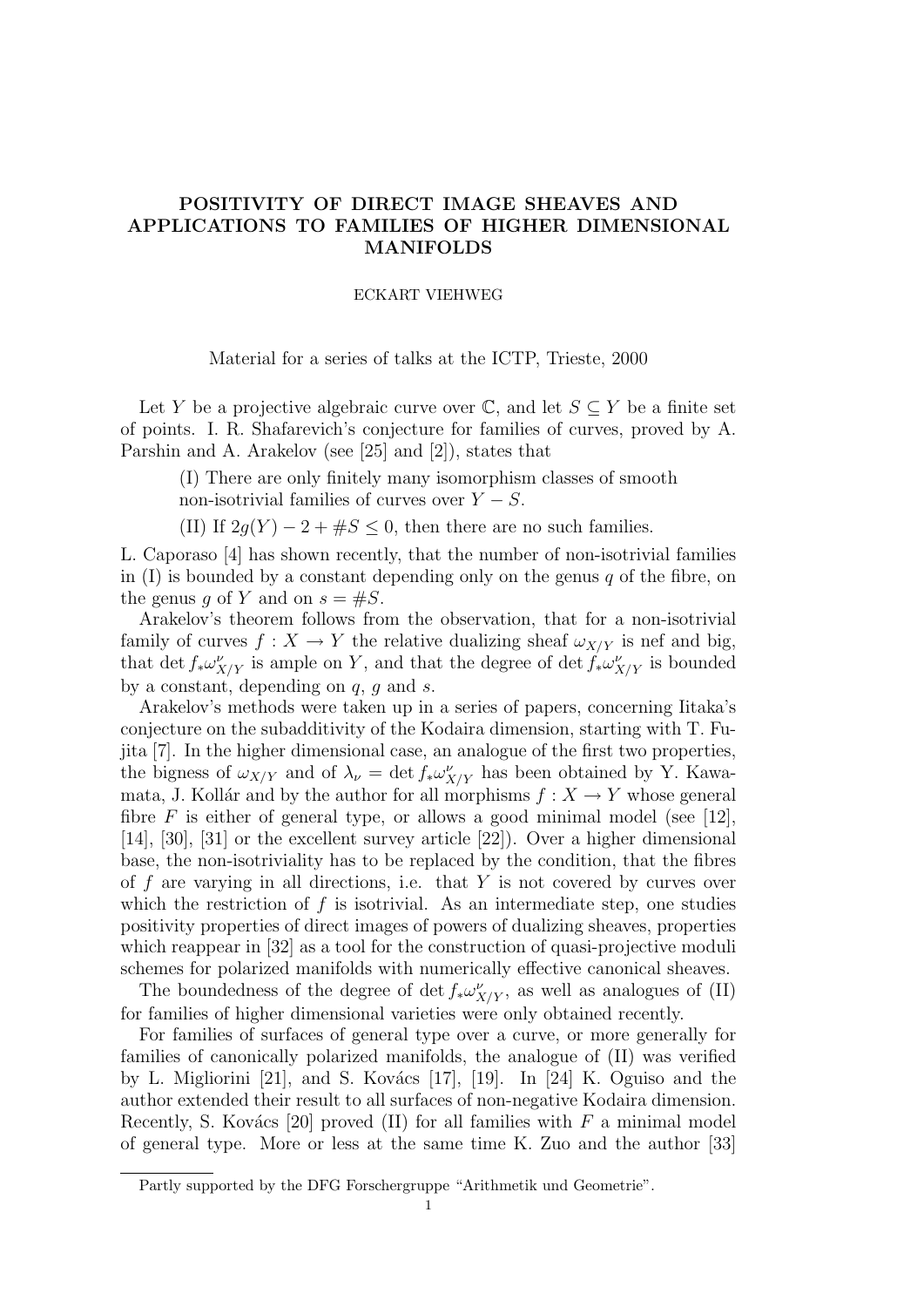obtained a slightly more general result, by verifying (II) for all families with  $deg(\lambda_{\nu}) > 0.$ 

In the higher dimensional case  $(I)$  is too much to hope for. For fixed Y and S there exist non-trivial deformations of families of abelian varieties over  $Y - S$ , and there exist smooth families of surfaces of general type over projective curves with non-trivial deformations. So (I) splits up in three questions: boundedness, finiteness of deformation types, and rigidity.

To be a bit more precise, let us fix some polynomial  $h \in \mathbb{Q}[t]$ . If  $\deg(h) = 2$ , we define  $M_h$  to be the moduli scheme of manifolds F with a numerically effective canonical sheaf, together with a polarization  $\mathcal{L}$ , with Hilbert polynomial  $h(\mu) = \chi(\mathcal{L}^{\mu})$  (see [32], for example).

(I) should be replaced by three sub-problems:

(B) Find in terms of h,  $g(Y)$  and  $\#S$  some upper bound for  $deg(\lambda_{\nu})$ , for all non-isotrivial family  $f: X \to Y$ , which allow a polarization with Hilbert polynomial h.

(F) Show that the non-trivial morphisms  $Y - S \to M_h$ , which are induced by smooth projective maps  $g_0: X_0 \to Y - S$ , are parameterized by some scheme of finite type.

(R) Under which additional conditions are the morphisms  $Y S \to M_h$  in (B) rigid.

For families of canonically polarized manifolds, and of surfaces of general type, (B) has been solved by E. Bedulev and the author in [3]. K. Zuo and the author obtained (B) in [33] for all families with  $deg(\lambda_{\nu}) > 0$ , and independently S. Kovács [20] handled the case of families with  $F$  a minimal model of general type.

(B) implies (F), if one has a good compactification of the moduli scheme (see [3]). At present, such compactifications exist only for moduli of curves or surfaces of general type.

All the known results concerning (II) or (B), as well as the construction of quasi-projective moduli schemes in [32] are using positivity properties of certain direct image sheaves. In the first section, we formulate those results for families of curves over a curve, and we indicate why they imply (II) and the boundedness (B).

Next we consider families of curves over a higher dimensional base. We indicate how to obtain the positivity of the sheaf of logarithmic differential forms on moduli spaces of curves. Possible generalizations to moduli of higher dimensional manifolds are discussed in the last section.

Sections three and four contain the proof of some of the results used in the first two sections. The restriction to family of curves does not simplify the constructions, hence we consider arbitrary families of manifolds over curves. Whenever it is convenient, we assume that the canonical sheaf of the general fibre is semi-ample.

In section five, we indicate how the positivity properties are used in [33] to derive the boundedness and (II). We restrict ourselves to families of surfaces of general type, but the arguments easily generalize to families of higher dimensional canonically polarized manifolds.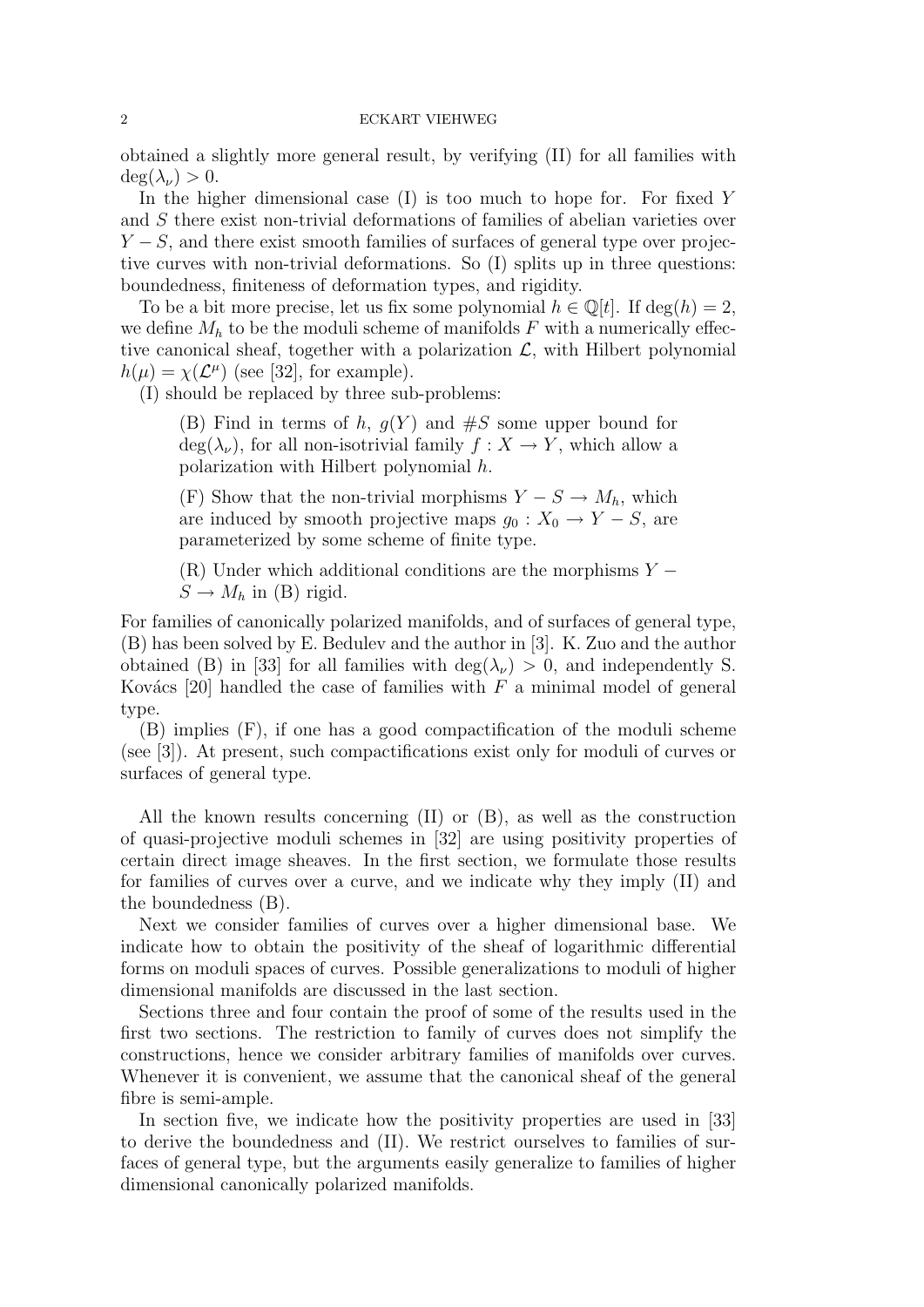These notes contain no new results, and most of the arguments are copied from earlier articles, in particular from [5], [3], [24] and [33]. Nevertheless, the proofs given are a bit sketchy. Trying to present the arguments in their most simple form, I might have added some inaccuracies.

# NOTATIONS AND CONVENTIONS

Throughout these notes we will use the standard notions of algebraic geometry, (see [8], for example). All schemes, varieties and manifolds are supposed to be defined over the field of complex numbers, and a scheme is supposed to be separated reduced and of finite type over C. The definitions and results coming from the higher dimensional birational geometry are explained in [22].

An effective normal crossing divisor  $D$  on a manifold  $X$  is an effective divisor  $D = \sum_i \nu_i D_i$  with non-singular components  $D_i$  intersecting each other transversely. A morphism  $f: X \to Y$  from a manifold to a curve is called semistable, if all fibres are normal crossing divisors.

For a real number  $\alpha$  the integral part is denoted by  $[\alpha]$ . Correspondingly we will write

$$
\left[\Delta\right] = \sum_{i=1}^{\ell} [\alpha_i] \Delta_i
$$

for the integral part of a Q-divisor  $\Delta = \sum$  $\alpha_i \cdot \Delta_i$ .

If  $\mathcal L$  is an invertible sheaf and if  $D$  is a Cartier divisor on X we write sometimes  $\mathcal{L}^N(D)$  instead of  $\mathcal{L}^{\otimes N} \otimes_{\mathcal{O}_X} \mathcal{O}_X(D)$ . Hence  $\mathcal{L}^N(D)^M$  stands for

$$
{\mathcal L}^{\otimes N \cdot M} \otimes_{{\mathcal O}_X} {\mathcal O}_X(M \cdot D).
$$

The following properties of an invertible sheaf  $\mathcal L$  on a scheme X will be used frequently:

- $\mathcal L$  is called semi-ample if for some  $N \geq 0$  the sheaf  $\mathcal L^N$  is generated by its global sections.
- $\mathcal L$  is called numerically effective or "nef" if for all projective curves  $C$ in X one has  $deg(\mathcal{L}|_C) = c_1(\mathcal{L}) \cdot C \geq 0$ .

A family of varieties is a flat surjective morphism  $f : X \to Y$ . It is called (birationally) isotrivial, if all smooth fibres of  $f$  are birational, or equivalently, if there exists a finite cover  $Y' \to Y$  and a birational map  $X \times_Y Y' \xrightarrow{\sim} F \times Y'$ .

If  $X$  is a reduced and normal variety or a Cohen-Macaulay scheme and if  $Y$ is a Gorenstein scheme we write  $\omega_{X/Y} = \omega_X \otimes f^* \omega_Y^{-1}$  $y_Y^{-1}$ , where  $\omega_X$  and  $\omega_Y$  denote the canonical sheaves. For a flat Cohen-Macaulay morphism  $f: X \to Y \omega_{X/Y}$ denotes the dualizing sheaf. In the latter case, the sheaf  $\omega_{X/Y}$  is flat over Y and compatible with fibred products.

### 1. Families of Curves

Let  $f: X \to Y$  be a family of curves over a curve Y. Hence X is a non-singular complex projective surface and  $Y$  a non-singular curve, and  $f$  a surjective morphism with connected general fibre F.

The starting point of "Positivity of direct image sheaves" is Fujita's theorem, saying that the locally free sheaf  $f_* \omega_{X/Y}$  is numerically effective. In fact, as we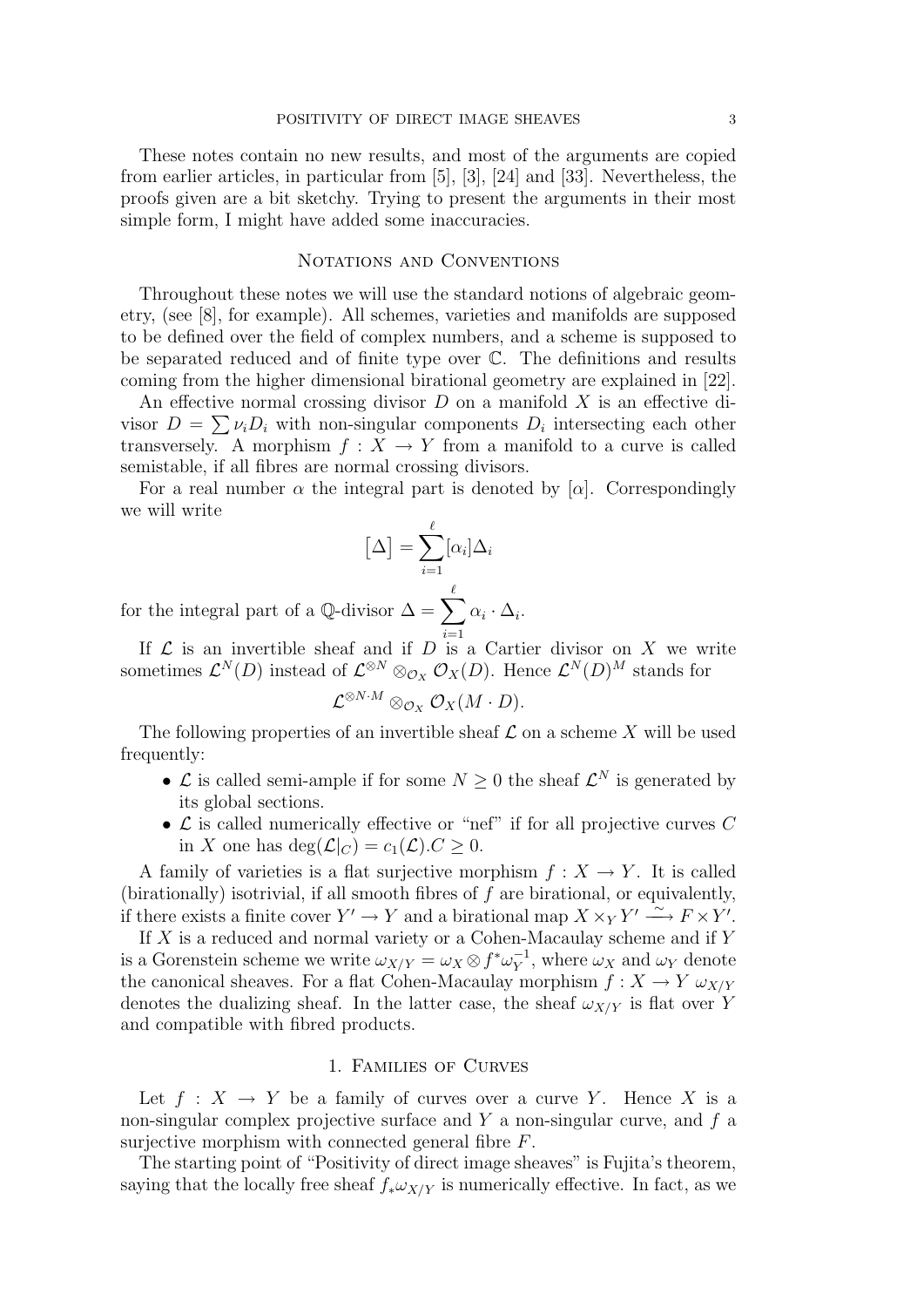will see in section three, the same holds true for families of higher dimensional varieties, and even to study families of curves, this will be needed several times.

Applying Fujita's theorem to certain cyclic coverings, one obtains that for all  $\nu \geq 0$ , the sheaf  $f_* \omega_{X/Y}^{\nu}$  is nef. Moreover,  $f_* \omega_{X/Y}^{\nu}$  has some weak stability property: If  $\lambda_{\nu} = \det(f_* \omega_{X/Y}^{\nu})$  is ample, then  $f_* \omega_{X/Y}^{\nu}$  is ample. The "weak stability" can be stated in a more precise form, but before doing so, we need some notations.

**Definition 1.1.** Let  $\mathcal{E}$  be a locally free sheaf on a curve Y, and let  $\lambda$  be an invertible sheaf on Y.

- a)  $\mathcal E$  is numerically effective (nef) if for all finite covering  $\pi: C \to Y$  and for all invertible quotients  $\pi^*\mathcal{E} \to \mathcal{N}$ , one has deg  $\mathcal{N} \geq 0$ .
- b) For  $a, b \in \mathbb{N}, b \neq 0$ , we write

$$
\mathcal{E} \succeq \frac{a}{b} \cdot \lambda
$$

if  $S^b(\mathcal{E}) \otimes \lambda^{-a}$  is nef.

If  $\lambda$  is ample and  $\mathcal{E} \succeq \frac{a}{b} \cdot \lambda$ , then  $\mathcal{E}$  is ample. It is an easy exercise to verify, that  $\mathcal E$  is nef, if and only if  $\mathcal O_{\mathbb P(\mathcal E)}(1)$  is nef.

Nef locally free sheaves on curves, have been used in [5] to study the height of points of curves over function fields. In [32], §2, and in the higher dimensional birational classification theory, one needs positive coherent torsionfree sheaves over higher dimensional manifolds, and "nef" is replaced by "weakly positive" (see 2.3, c). In the one-dimensional case, both notions coincide, and all the properties of weakly positive sheaves, listed in [22], [30] or [32] carry over to nef sheaves on curves. Let us recall one property:

**Lemma 1.2.** Given  $d \in \mathbb{N}$ , assume that for all  $\delta \in \mathbb{N} - \{0\}$ , there exists a covering  $\tau : Y' \to Y$  of degree  $\delta$  such that  $\tau^* \mathcal{E} \otimes \mathcal{H}$  is nef, for one, hence for all invertible sheaves of degree d. Then  $\mathcal E$  is nef.

*Proof.* Let  $\pi: C \to Y$  and N be as in 1.1, a), and let C' be a component of the normalization of  $C \times_Y Y'$ . If

$$
\begin{array}{ccc}\nC' & \xrightarrow{\tau'} & C \\
\pi' & & \downarrow \pi \\
Y' & \xrightarrow{\tau} & Y\n\end{array}
$$

are the induced morphisms, then

$$
0 \le \deg(\tau'^* \mathcal{N} \otimes \pi'^* \mathcal{H}) = \deg(\tau') \cdot \deg(\mathcal{N}) + \deg(\pi') \cdot d \le \delta \cdot \deg(\mathcal{N}) + \deg(\pi) \cdot d.
$$

This, for all  $\delta \in \mathbb{N} - \{0\}$ , implies that  $\deg(\mathcal{N}) \geq 0$ .

The positivity results for families of curves over a curve are gathered in the following theorem.

**Theorem 1.3.** Let  $f : X \to Y$  be a family of curves over a curve. Let  $q = q(Y)$  and  $q = q(F)$  denote the genus of the base and of the general fibre, respectively. Then

$$
\overline{}
$$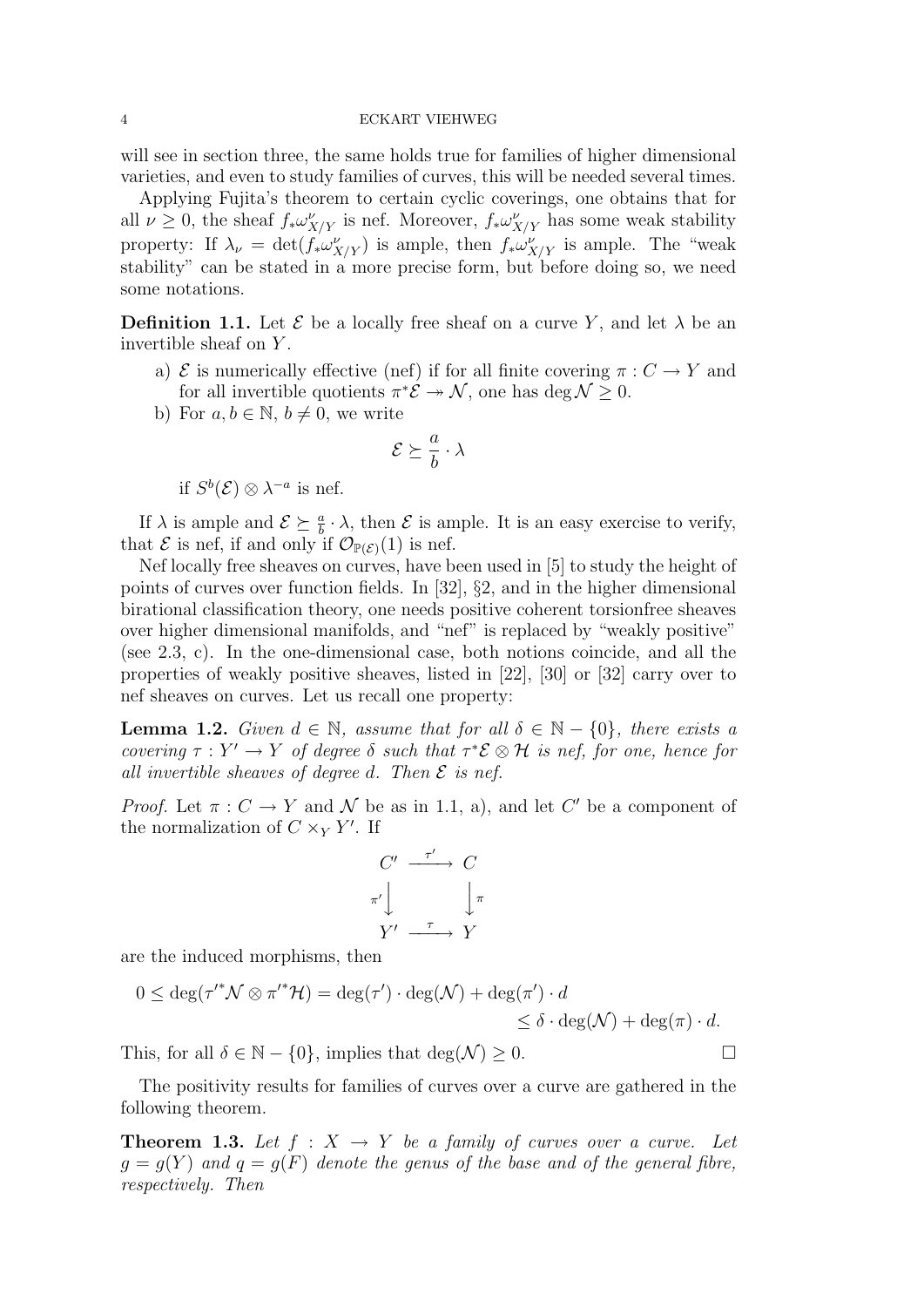- a)  $f_* \omega_{X/Y}^{\nu}$  is nef, for all  $\nu \geq 0$ .
- b)  $f_* \omega_{X/Y}^{\nu} \succeq \frac{1}{e_{\nu} \cdot \text{rank}(f)}$  $\frac{1}{e_{\nu} \cdot \text{rank}(f_* \omega_{X/Y}^{\nu})} \cdot \lambda_{\nu}$ , for  $e_{\nu} = \nu \cdot (2q - 2) + 1$ , and for all  $\nu > 1$ .
- c) If  $f: X \to Y$  is non-isotrivial, then  $\lambda_{\nu}$  is ample.

The converse of c) does not hold true. For example one can construct elliptic fibrations with constant moduli over  $\mathbb{P}^1$ , whose total space is of non-negative Kodaira dimension. For semistable families of curves (see 4.6 for generalizations), the two conditions in c) are equivalent. The property b), which we usually call "weak stability" will be essential for the constructions in these notes. The weak stability will lead to explicit upper bounds for the degree of  $\lambda_{\nu}$ , as soon as we are able to construct a non-trivial morphism from  $f_* \omega_{X/Y}^{\nu}$ to an invertible sheaf of low degree. Such morphisms are constructed below using the Kodaira Spencer map. As we will see in the proof of 1.3, similar results hold true for families of higherdimensional varieties. Before stating them, and sketching their proof in section three and four, let us discuss the Kodaira Spencer map, and some applications of 1.3. To this aim, let  $S \subset Y$  be the discriminant divisor, or more general any reduced divisor in  $Y$ , such that for  $\Delta = f^*S$  the restriction  $f_0$  of f to

$$
X_0 = X - \Delta \longrightarrow Y_0 = Y - S
$$

is smooth. We write  $s = \#S = \deg S$  and  $\delta$  for the number of fibres of f, which are not reduced normal crossing divisors.

**Corollary 1.4.** Let  $f : X \to Y$  be a non-isotrivial family of curves of genus  $q \geq 1$  over a curve Y. Then, using the notations introduced above,

- a)  $2q 2 + s > 1$
- b) deg  $\lambda_2 \le r_2 \cdot e_2 \cdot (2g 2 + s + \delta)$ , for  $r_2 = \text{rank}(f_* \omega_{X/Y}^2) = 3(g 1)$  and for  $e_2 = 2 \cdot (2q - 2) + 1$ .

These inequalities, which are far from being optimal (see [29]), follow from the results in [5], for example. Let us recall, how 1.4 is obtained using 1.3.

*Proof of 1.4.* Assume first, that  $2g - 2 + s \leq 0$ . Hence either Y is an elliptic curve, and  $s = 0$ , or  $Y \simeq \mathbb{P}^1$  and  $S \subset \{0, \infty\}$ . In the second case we are allowed to enlarge S, and to assume thereby, that  $S = \{0, \infty\}.$ 

Replacing Y by  $Y' \to Y = \mathbb{P}^1$ , a finite covering ramified in  $\{0,\infty\}$ , and X by a desingularization of  $X \times_Y Y'$ , we may assume that all fibres of f are reduced normal crossing divisors, hence that f is semistable, and  $\delta = 0$ .

In both cases, the inequality b) implies that deg  $\lambda_{\nu} \leq 0$ , and 1.3 c) shows that f must be isotrivial.

The proof of b) uses the Kodaira-Spencer map. Recall that there is an exact sequence of sheaves of logarithmic differential forms (see [5] and [6], for example)

(1.4.1) 
$$
0 \to f^* \Omega^1_Y(\log S) \to \Omega^1_X(\log \Delta) \to \Omega^1_{X/Y}(\log \Delta) \to 0.
$$

Its dual is the tautological sequence of tangent sheaves

$$
0 \to T_{X/Y}(-\log \Delta) \to T_X(-\log \Delta) \to f^*(-\log \Delta) \to 0.
$$

If  $f$  is non-isotrivial, then the edge morphism

 $(1.4.2)$   $\gamma: T_Y(-\log \Delta) = f_* f^* T_Y(-\log \Delta) \longrightarrow R^1 f_* T_{X/Y}(-\log \Delta)$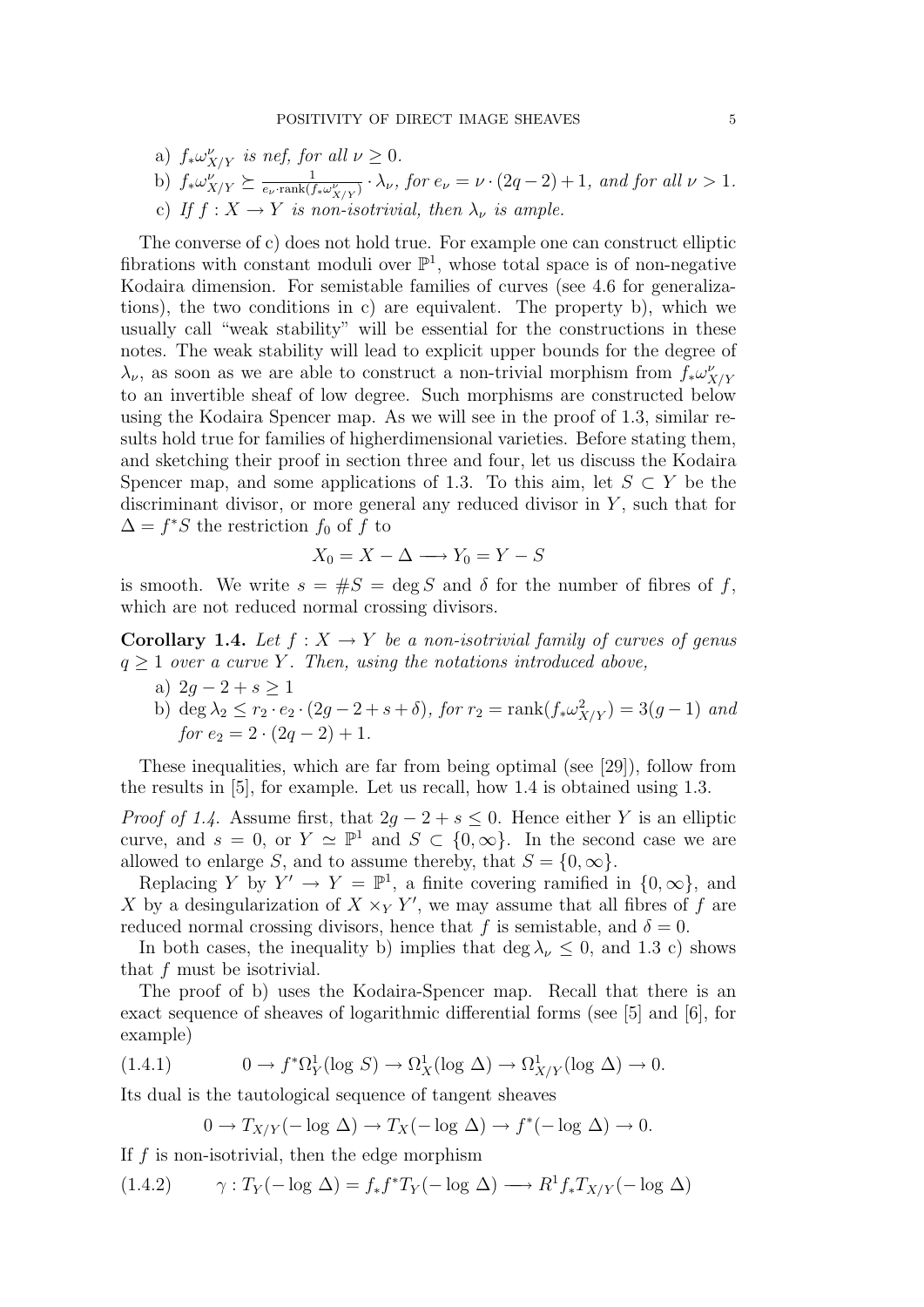is non-zero. The non-trivial deformation of a fibre  $F = f^{-1}(x)$  in general position, given by f, induces a non-zero element  $\epsilon \in H^1(F, T_F)$ . Restricting  $\gamma$ to the residue field  $\mathbb{C}(x)$ , one obtains a morphism

$$
\mathbb{C}(x) \cong T_Y(-\log \Delta) \otimes \mathbb{C} \longrightarrow H^1(F, T_F),
$$

whose image is the subspace generated by  $\epsilon$ .

By Serre-duality we obtain a non-trivial morphism

$$
\gamma^{\vee} : f_* \omega_{X/Y} \otimes \Omega^1_{X/Y} (\log \Delta) \longrightarrow \Omega^1_Y (\log S) = \omega_Y(S).
$$

Comparing the determinants of the three sheaves in (1.4.1) one finds

$$
\Omega^1_{X/Y}(\log \Delta) = \omega_{X/Y}(\Delta_{\text{red}} - f^*S).
$$

In particular, if  $D \leq S$  denotes the divisor given by those  $y \in Y$  with  $f^{-1}(y)$ non-reduced, one obtains non-trivial morphisms

$$
f_* \omega_{X/Y}^2 \longrightarrow \omega_Y(S+D),
$$

and

$$
S^{e_2 \cdot r_2}(f_* \omega_{X/Y}^2) \otimes \lambda_2^{-1} \longrightarrow \omega_Y(S+D)^{e_2 \cdot r_2} \otimes \lambda_2^{-1}.
$$

By 1.3, b), the sheaf on the left hand side is nef, hence

$$
\deg(\omega_Y(S+D)^{e_2 \cdot r_2} \otimes \lambda_2^{-1}) = e_2 \cdot r_2 \cdot (2g-2+s+\delta) - \deg \lambda_2 \ge 0.
$$

### 2. Moduli of Curves

To understand the relation between 1.4 and the Parshin-Arakelov finiteness theorem (I), stated in the introduction, one has to consider moduli. Recall that a reduced projective curve  $C$  is called stable, if the singularities of  $C$  are normal crossings, and if  $\omega_C$  is ample.

**Theorem 2.1** ((Mumford [23])). For  $q \ge 2$ , define

 $\overline{\mathcal{M}}_g(\mathbb{C}) = \{$  stable curves of genus g, defined over  $\mathbb{C}\} / \cong$ .

Then there exists a quasi-projective coarse moduli scheme  $\overline{M}_g$  for  $\overline{\mathcal{M}}_g$ , of dimension 3g – 3. i.e. a variety  $\bar{M}_g$  and a natural bijection  $\mathcal{M}_g(\mathbb{C}) \cong \bar{M}_g(\mathbb{C})$ where  $\overline{M}_g(\mathbb{C})$  denotes the C-valued points of  $\overline{M}_g$ .

We will not recall the definition of a coarse moduli scheme. Let us just remark that "natural" means, that for each flat morphisms  $g: \mathcal{X} \to Z$ , whose fibers  $g^{-1}(z)$  belong to  $\bar{M}_g(\mathbb{C})$ , the induced map  $\overline{Z}(\mathbb{C}) \to \overline{M}_g(\mathbb{C})$  comes from a morphism of schemes  $\phi: Z \to \bar{M}_g$ . It follows from the construction of  $\bar{M}_g$ , that for all  $\nu > 0$  and for some  $p \gg \nu$  there exists an invertible sheaf  $\lambda_{\nu}^{(p)}$ , such that for all families  $g : \mathcal{X} \to Z$ ,

$$
\det(g_*\omega_{\mathcal{X}/Z}^{\nu})^p = \phi^*(\lambda_{\nu}^{(p)}).
$$

Addendum 2.2 ((Mumford [23])). For  $\nu$ ,  $\mu$  and  $p$  sufficiently large and divisible, for

$$
\alpha = (2g - 2) \cdot \nu - (g - 1)
$$
 and  $\beta = (2g - 2) \cdot \nu \cdot \mu - (g - 1)$ 

the sheaf  $\lambda_{\nu\cdot\mu}^{(p)^\alpha} \otimes \lambda_{\nu}^{(p)^{-\beta\cdot\mu}}$  is ample.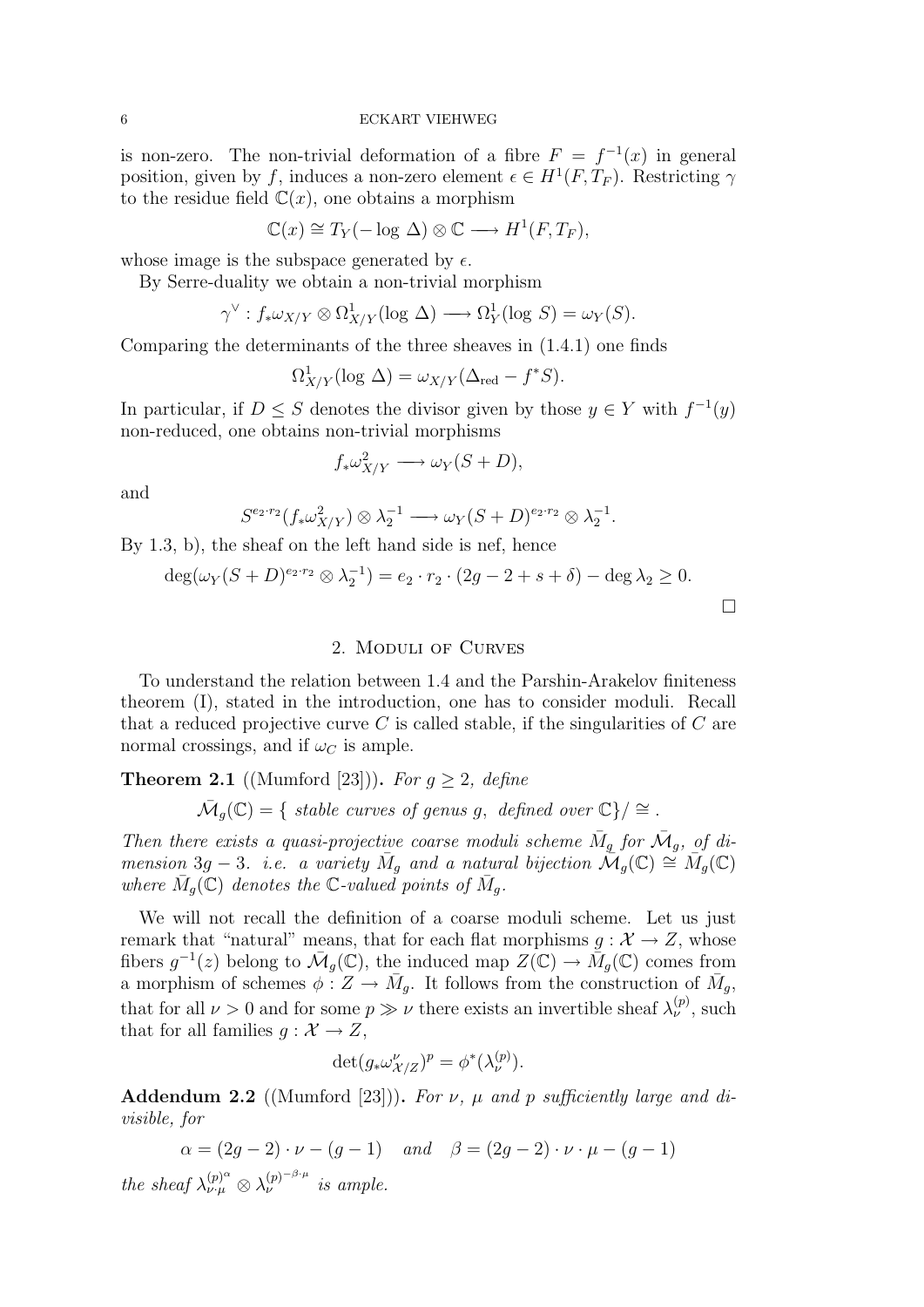The moduli scheme  $\bar{M}_g$  is normal, connected and reduced. The subscheme  $M_g$ , corresponding to non-singular curves of genus g, is open in  $\bar{M}_g$ .

For a flat family of stable curves, the arguments used in the next section for Y a curve, carry over to show some positivity properties for families over higher dimensional bases.

**Definition 2.3.** Let Z be a quasi-projective variety and  $\mathcal{E}$  a locally free sheaf on Z. Let  $U \subset Z$  be an open dense subset, and let H be an ample invertible sheaf on Z.

- a)  $\mathcal E$  is called nef, if for all morphisms  $\pi: C \to Z$ , from a curve C to Z, and for all invertible quotients  $\pi^* \mathcal{E} \to \mathcal{N}$  one has deg  $\mathcal{N} \geq 0$ .
- b)  $\mathcal E$  is called ample with respect to U, if for some  $\eta > 0$  there exists a morphism

$$
\bigoplus \mathcal{H} \longrightarrow S^{\eta}(\mathcal{E}),
$$

surjective over U.

c)  $\mathcal E$  is weakly positive over U, if for all  $\alpha > 0$  the sheaf  $S^{\alpha}(\mathcal E) \otimes \mathcal H$  is ample with respect to U.

If is quite easy to see that on a projective variety Z the sheaf  $\mathcal E$  is nef, if and only if  $\mathcal E$  is weakly positive with respect to Z.

Sometimes it is of help, to extend the definition of "weak positivity" to torsion free coherent sheaves F. To this aim, let  $\iota: V \to Z$  be the largest open subscheme with  $\mathcal{F}|_V$  locally free. For an open subscheme  $U \subset V$  one calls  $\mathcal{F}$ weakly positive with respect to U if  $\mathcal{F}|_V$  has this property.

Part of theorem 1.3 generalizes to families of stable curves over a higher dimensional base. For example, the arguments explained in the next two sections, can also be used to prove:

**Proposition 2.4.** Let  $q : \mathcal{X} \to \mathcal{Z}$  be a flat morphism, all of whose fibres are stable curves and whose general fibre is non-singular. Then

- a)  $g_*\omega_{\mathcal{X}/\mathcal{Z}}^{\nu}$  is locally free and nef, for all  $\nu > 0$ .
- b) If  $\lambda_{\eta} = \det(g_* \omega_{\mathcal{X}/\mathcal{Z}}^{\eta})$  is ample with respect to  $U \subset \mathcal{Z}$ , for some  $\eta > 0$ , then  $g_*\omega_{X/Z}^{\nu}$  is ample with respect to U, for all  $\nu > 1$ .

The moduli schemes  $\overline{M}_g$  have finite coverings  $\phi: Z \to \overline{M}_g$  which carry a universal family  $g: \mathcal{X} \to Z$ . For example, one could use "level  $\mu$ -structures", or one can apply the construction of Kollár-Seshadri ([15] or [32],  $\S9$ ). 2.4, a), implies in particular that  $\lambda_{\eta} = \det g_* \omega_{\mathcal{X}/\mathcal{Z}}^{\eta}$  is nef. By 2.2 one finds  $\phi^* \lambda_{\nu}^{(p)}$  to be ample for all  $\nu \gg 0$ , and using 2.4, b), one obtains the same for all  $\nu > 1$ . So  $\lambda_{\nu}^{(p)}$  are other ample sheaves on the moduli spaces. Arakelov obtained the same result in [2], by using Siegel modular forms. The ampleness of  $\lambda_2^{(p)}$  $2^{(p)}$ , together with the upper bound for the degree of the pullback of  $\lambda_2^{(p)}$  $_2^{(p)}$  in 1.4 imply:

**Corollary 2.5.** Let Y be a curve and  $S \subset Y$  a finite subset. The non-trivial morphisms  $\varphi: Y \to \bar{M}_g$ , with  $\varphi^{-1}(\bar{M}_g) \subset S$  and which are induced by a flat family  $f: X \to Y$  of stable curves, are parameterized by a scheme of finite type.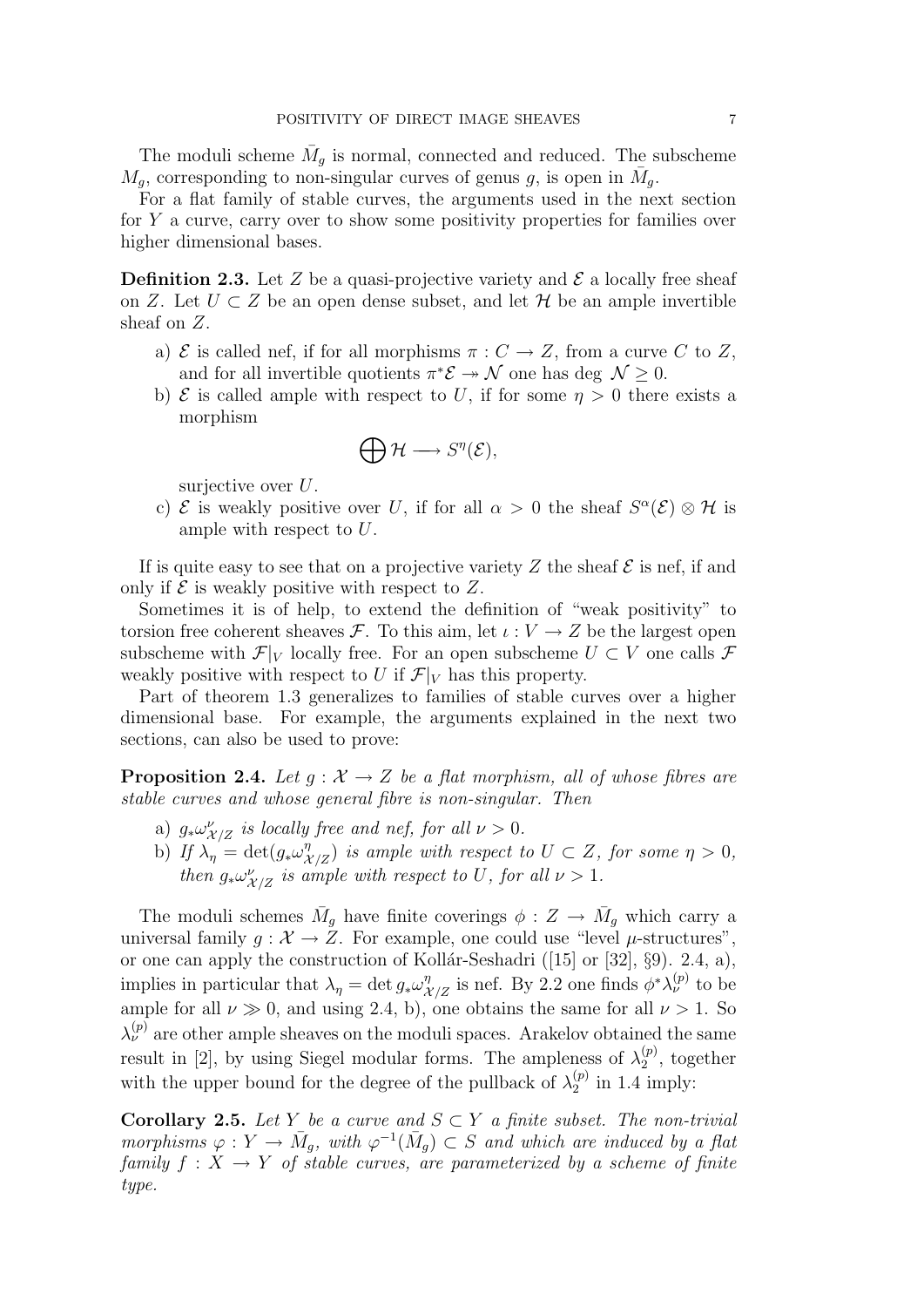The necessary arguments, needed to deduce 2.5 from 1.4 will be sketched in the last section, when we consider families of surfaces. A more precise description of the parameter scheme is given in [4].

The second part of 2.4 allows to generalize the " $2g - 2 + s > 0$ "-part of 1.4:

**Proposition 2.6.** Let  $Z$  be a projective manifold,  $S$  a normal crossing divisor and  $Z_0 = Z - S$ . Let  $\varphi_0 : Z_0 \to M_q$  be a morphism, étale over its image, and assume that  $\varphi_0$  is induced by a smooth family of curves  $f_0 : \mathcal{X}_0 \to Z_0$ , which extends to a morphism,  $f: \mathcal{X} \to Z$ , semistable over the general points of the components of S. Then  $\Omega^1_Z(\log S)$  is ample with respect to  $Z_0$ .

Proof. In order to prove 2.6 we may replace Z by the complement of a closed subset of codimension two. Hence we may assume  $f$  to be flat with semistable fibres, and that  $\Delta = f^*S$  is a normal crossing divisor.

As in the proof of 1.4, one has a tautological sequence

$$
0 \to f^* \Omega^1_Z(\log S) \to \Omega^1_{\mathcal{X}}(\log \Delta) \to \Omega^1_{\mathcal{X}/Z}(\log \Delta) \to 0
$$

and its dual

$$
0 \to T_{\mathcal{X}/Z}(-\text{log }\Delta) \to T_{\mathcal{X}}(-\text{log }\Delta) \to f^*T_Z(\text{log }S) \to 0.
$$

The edge morphism

$$
T_y(-\log S) \longrightarrow R^1 f_* T_{\mathcal{X}/Z}(-\log \Delta)
$$

locally splits over  $Z_0$ , and by Serre duality one obtains a morphism

$$
f_* \omega_{\mathcal{X}/Z}^2 \longrightarrow \Omega_Z^1(\text{log } S),
$$

surjective over  $Z_0$ .

 $\varphi_0$  extends to a morphism  $\varphi: Z \to \bar{M}_g$ , and  $\lambda_{\eta}^p = \det(f_* \omega_{\mathcal{X}/Z}^{\eta})^p$  is ample, with respect to  $Z_0$ . By 2.4,  $f_* \omega_{\mathcal{X}/Z}^2$  is ample with respect to  $Z_0$ , hence  $\Omega^1_Z(\log S)$ , as well.

2.6 implies the "rigidity property" (R), stated in the introduction, for family of curves. In fact, if for some curve  $T_0$  there exists a smooth family of curves

$$
\mathcal{X}_0 \longrightarrow Z_0 = T_0 \times Y_0,
$$

then the induced morphism  $Z_0 \to M_g$  can not be generically finite. Otherwise, replacing  $Y_0$  and  $T_0$  by some covering, one would find for compactifications T and  $Y$  of  $T_0$  and  $Y_0$  the sheaf

$$
\Omega^1_{T \times Y}(\log (T \times (Y - Y_0) + (T - T_0) \times Y)) =
$$
  

$$
pr_1^* \Omega^1_T(\log (T - T_0)) \oplus pr_2^* \Omega^1_Y(\log (Y - Y_0))
$$

to be ample over some dense open subset. Obviously this can not be true.

### 3. Positivity of Direct Images

We will prove 1.3, a) in this section. Since the arguments remain more or less the same, we will not assume that the fibres of  $f$  are curves, and we will consider arbitrary morphisms  $f : X \to Y$  from a projective manifold to a curve Y. We will assume that f is smooth over  $Y_0 = Y - S$ , and that  $f^*(S)$  is a normal crossing divisor.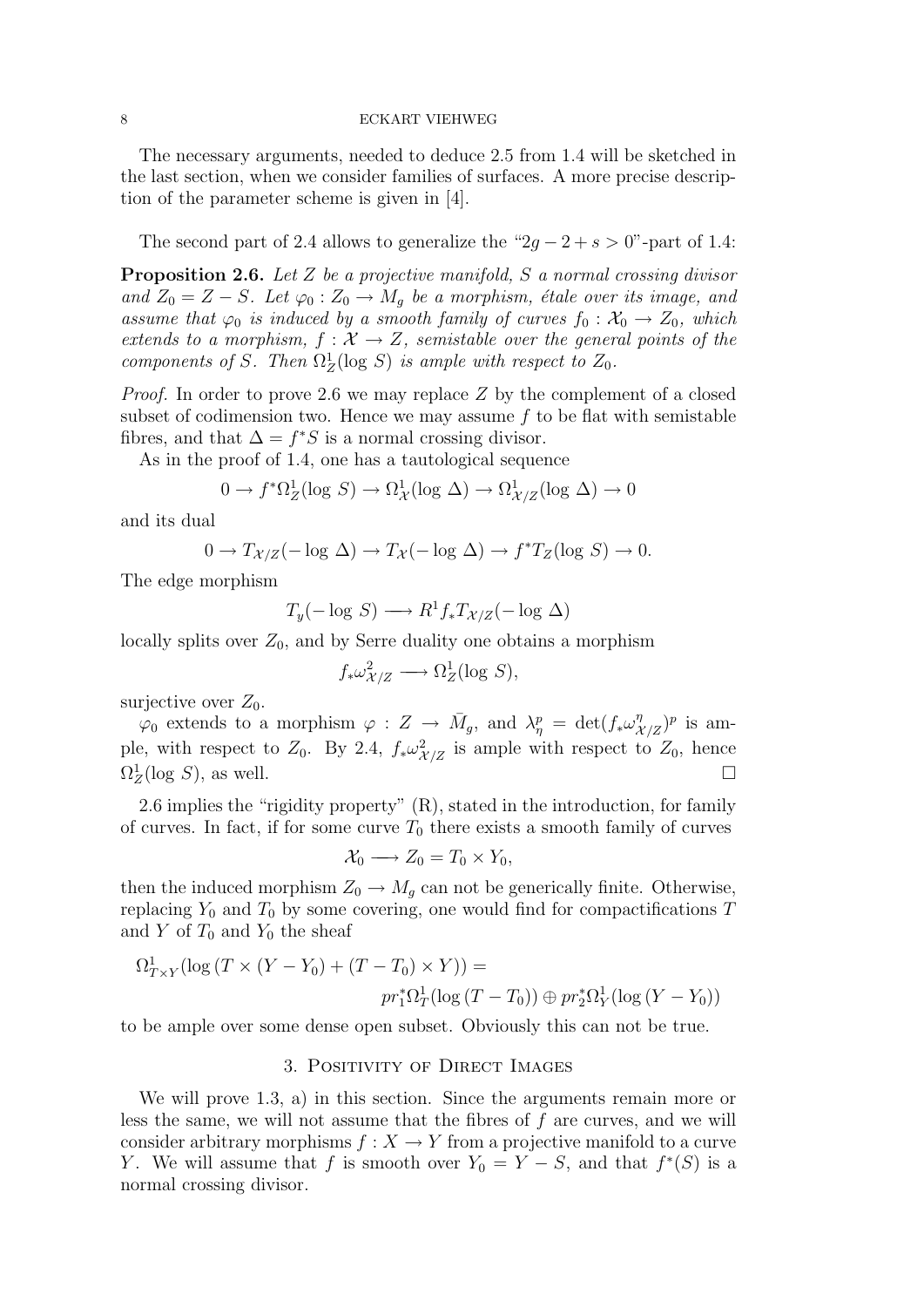As a start up, consider a finite covering  $\tau : Y' \to Y$ , with Y' non-singular. If  $\tau$  is étale over a neighborhood of S, the fibre product  $X' \times_Y Y'$  is nonsingular, and by flat base change  $\tau^* f_* \omega_{X/Y}^{\nu} = f'_* \omega_{X'/Y'}^{\nu}$ . Otherwise, consider the commutative diagram



where  $\gamma$  is the normalization and  $\sigma$  a desingularization. As a pullback of a flat Gorenstein morphism,  $pr_2: X \times_Y Y' \to Y'$  is Gorenstein, and by duality for the finite morphism  $\gamma$  one obtains a map  $\gamma_* \omega_{Z/Y'} \to \omega_{X \times_Y Y'/Y'}$ . Altogether one finds

$$
(3.0.1) \t\t \sigma_* \omega_{X'/Y'} \longrightarrow \omega_{Z/Y'} \quad \text{and}
$$

(3.0.2)  $\gamma_* \sigma_* \omega_{X'/Y'} \longrightarrow \gamma_* \omega_{Z/Y'} \longrightarrow \omega_{X \times_Y Y'/Y'} = pr_1^* \omega_{X/Y}.$ 

**Lemma 3.1.** Keeping the notations from above, for all  $\nu > 0$  one has a natural inclusion  $f'_* \omega^{\nu}_{X'/Y'} \to \tau^* f_* \omega^{\nu}_{X/Y}$ . Moreover, if f is semistable, both sheaves are isomorphic.

*Proof.*  $\omega_{Z/Y'}$  is a reflexive sheaf. The natural map

$$
\gamma^* \gamma_* \omega_{Z/Y'} /_{\text{torsion}} \longrightarrow \gamma^* \omega_{X \times_Y Y'/Y'}
$$

factors through an inclusion  $\omega_{Z/Y'} \to \gamma^* \omega_{X \times_Y Y'/Y'}$ . One finds for the reflexive hull  $\omega_{Z/Y'}^{[\nu-1]}$  $Z/Y'$ 

$$
\sigma_*\omega^{\nu}_{X'/Y'} \longrightarrow \omega^{[\nu-1]}_{Z/Y'} \otimes \omega_{Z/Y'} \longrightarrow \gamma^*\omega^{ \nu-1}_{X\times_Y Y'/Y'} \otimes \omega_{Z/Y'}
$$

and by (3.0.1)

$$
\gamma_* \sigma_* \omega_{X'/Y'}^{\nu} \longrightarrow \omega_{X \times_Y Y'/Y'}^{\nu-1} \otimes \gamma_* \omega_{Z/Y'} \longrightarrow \omega_{X \times_Y Y'/Y'}^{\nu}.
$$

The first part of 3.1 follows by flat base change. If f is semistable,  $X \times_Y Y'$ is non-singular in codimension one, and Gorenstein, hence normal. Moreover the discriminant of  $pr_1$  is a normal crossing divisor, and  $Z \cong X \times_Y Y'$  has at most rational double points. So

$$
\sigma_* \omega^{\nu}_{X'/Y'} = \omega^{\nu}_{Z/Y'} = \omega^{\nu}_{X \times_Y Y'/Y'}
$$
  
 e  $f'_* \omega^{\nu}_{X'/Y'} \cong \tau^* f_* \omega^{\nu}_{X/Y}.$ 

and by flat base change  $f'_* \omega^{\nu}_{X'/Y'} \cong \tau^* f_* \omega^{\nu}_{X'}$ 

In the special case, that  $f$  is a finite morphism, one can choose  $Y'$  to be the normalization of Y in the Galois hull of  $\mathbb{C}(X)$  over  $\mathbb{C}(Y)$ . Then X' is the disjoint union of copies of  $Y'$  and one obtains the wellknown

# **Corollary 3.2.** If  $f : X \to Y$  is a finite morphism, then  $f_* \omega_{X/Y}^{\nu}$  is nef.

The same argument shows, that for a morphism  $f : X \to Y$  with non connected fibres and with Stein factorization  $g: X \to Z$ , the sheaves  $f_* \omega^{\nu}_{X/Y}$  are nef, if the same holds true for  $g_* \omega_{X/Z}^{\nu}$ .

For  $\nu = 1$ , Fujita's proof in [7] of the analogue of 1.3 a), for families of higher dimensional manifolds, used variations of Hodge structures (see 5.6).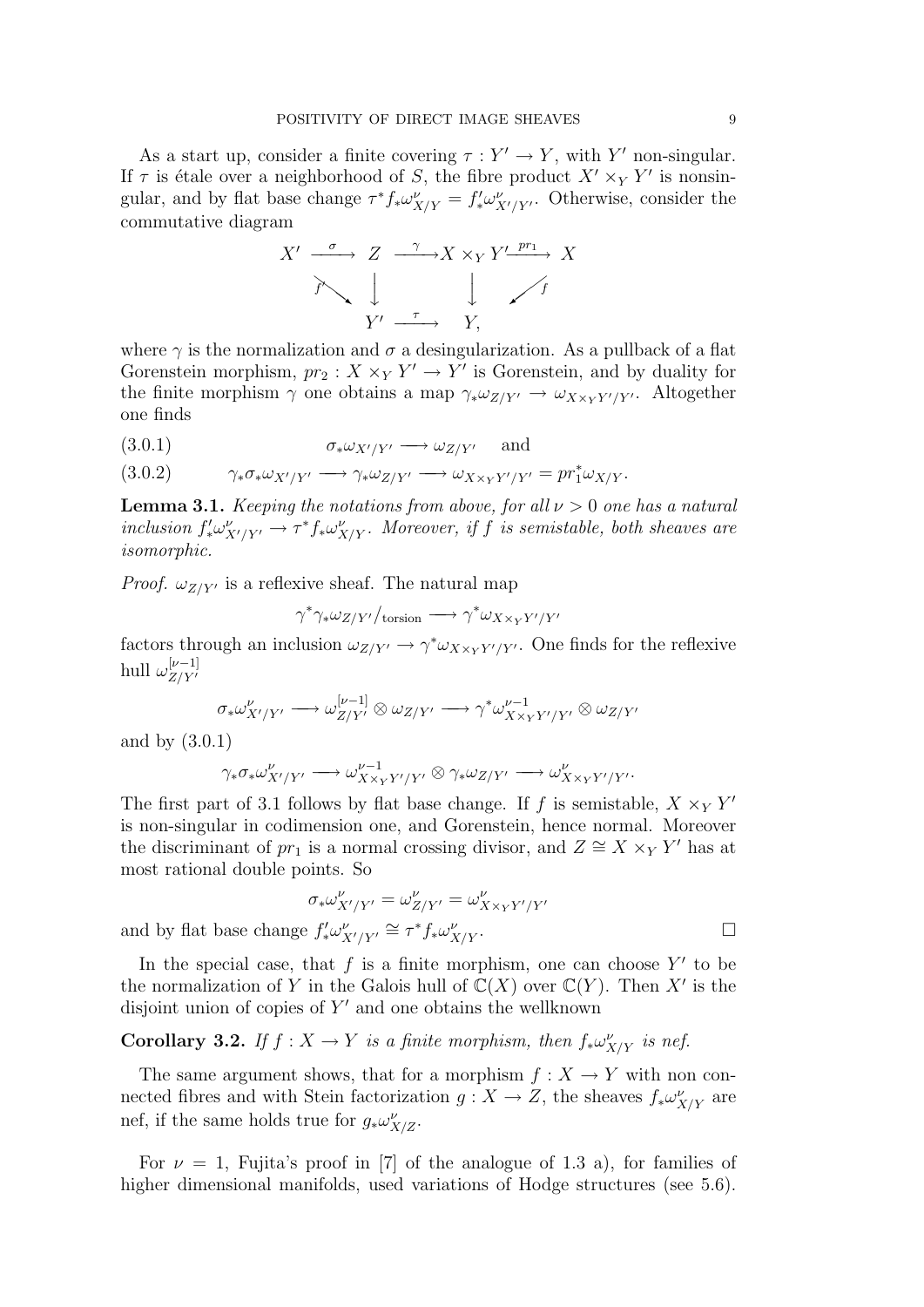Kawamata in [11] used similar tools for his generalization to higher dimensional bases. Kollár realized, that both, Fujita's and Kawamata's result, are corollaries of his vanishing theorem [13]. We present here a variant of his proof.

Once one knows that  $f_* \omega_{X/Y}^{\nu}$  is nef, for  $\nu = 1$ , one obtains the same for all  $\nu > 0$  by considering cyclic coverings. In this section those coverings will not appear, but they are hidden behind the slight generalization of Kollárs vanishing, formulated in 3.3. Its proof can be found in  $[6]$ , 5.12 a), for example.

Let  $\mathcal L$  be an invertible sheaf on X. We consider in addition a normal crossing divisor  $D = \sum_{i=1}^{r} \alpha_j D_j$  on X, and some  $N \in \mathbb{N} - \{0\}$ . Define  $\mathcal{L}^{(1)} = \mathcal{L} \left(-\left[\frac{D}{N}\right] \right]$  $\frac{D}{N} \big] \big).$ 

**Theorem 3.3.** Assume that the sheaf  $\mathcal{L}^{N}(-D)$  is semi-ample. Let B be an effective divisor with

$$
H^{0}(X,(\mathcal{L}^{N}(-D))^{\nu}\otimes \mathcal{O}_{X}(-B))\neq 0,
$$

for some  $\nu > 0$ . Then the adjunction maps

$$
H^i(X, \mathcal{L}^{(1)} \otimes \omega_X(B)) \longrightarrow H^i(B, \mathcal{L}^{(1)} \otimes \omega_B)
$$

are surjective, for all i.

**Corollary 3.4.** Let  $f : X \to Y$  be a surjective morphism to a non-singular curve. If  $\mathcal{L}^N(-D)$  is semi-ample, then  $f_*\omega_{X/Y}\otimes \mathcal{L}^{(1)}$  is nef.

*Proof.* Replacing  $\mathcal{L}$  by  $\mathcal{L}$  (-  $\left[\frac{D}{N}\right]$  $\left[\frac{D}{N}\right]$ ) and D by  $D - N \cdot \left[\frac{D}{N}\right]$  $\frac{D}{N}$  we may assume that  $\mathcal{L}^{(1)} = \mathcal{L}$ . For a point  $y \in Y$  write  $F = f^{-1}(y)$  and  $\mathcal{L}' = \mathcal{L}(F)$ . The sheaf  $\mathcal{L}^{\prime N}(-D)$  is again semi-ample and obviously for  $B=F$ , the assumptions made in 3.3 are satisfied. One obtains a surjection

 $H^0(X, \mathcal{L}' \otimes \omega_X(F)) = H^0(Y, f_*(\omega_{X/Y} \otimes \mathcal{L}) \otimes \omega_Y(2 \cdot y)) \to H^0(F, \mathcal{L}(F) \otimes \omega_F)$ and thereby

Claim 3.5. Under the assumptions made in 3.4 the sheaf

$$
f_*(\omega_{X/Y}\otimes{\mathcal L})\otimes\omega_Y(2\cdot y)
$$

is generated by global section in  $y$ .

Consider the r-fold product

$$
f^r: X^r = X \times_Y \ldots \times_Y X \longrightarrow Y,
$$

the sheaf  $\mathcal{M} = \bigotimes_{i=1}^r pr_i^* \mathcal{L}$  and the divisor  $\Gamma = \sum_{i=1}^r pr_i^* D$ . We choose a desingularization  $\sigma: X^{(r)} \to X^r$  such that  $\Gamma' = \sigma^* \Gamma$  is a normal crossing divisor. On  $X^{(r)}$  the sheaf  $\mathcal{M}' = \sigma^* \mathcal{M}$  and the divisor  $\Gamma'$  again satisfy the assumptions made, and 3.5 implies that

$$
(f^r \circ \sigma)_*(\omega_{X^{(r)}/Y} \otimes {\mathcal M}'^{(1)}) \otimes \omega_Y(2 \cdot y)
$$

is generated by global sections in  $y$ . The morphism  $f<sup>r</sup>$  is flat and Gorenstein and  $\omega_{X^r/Y} = \overline{\bigotimes}_{i=1}^r pr_i^* \omega_{X/Y}$ . As in (3.0.1) one finds an inclusion  $\sigma_* \omega_{X^{(r)}/Y} \subset$  $\omega_{X^r/Y}$  and flat base change induces

$$
(f^r \circ \sigma)_*(\omega_{X^{(r)}/Y} \otimes \mathcal{M}^{(1)}) \subset (f^r \circ \sigma)_*(\omega_{X^{(r)}/Y} \otimes \mathcal{M}') \subset
$$

$$
f^r_*\omega_{X^r/Y} \otimes \mathcal{M} = \bigotimes^r f_*\omega_{X/Y} \otimes \mathcal{L}.
$$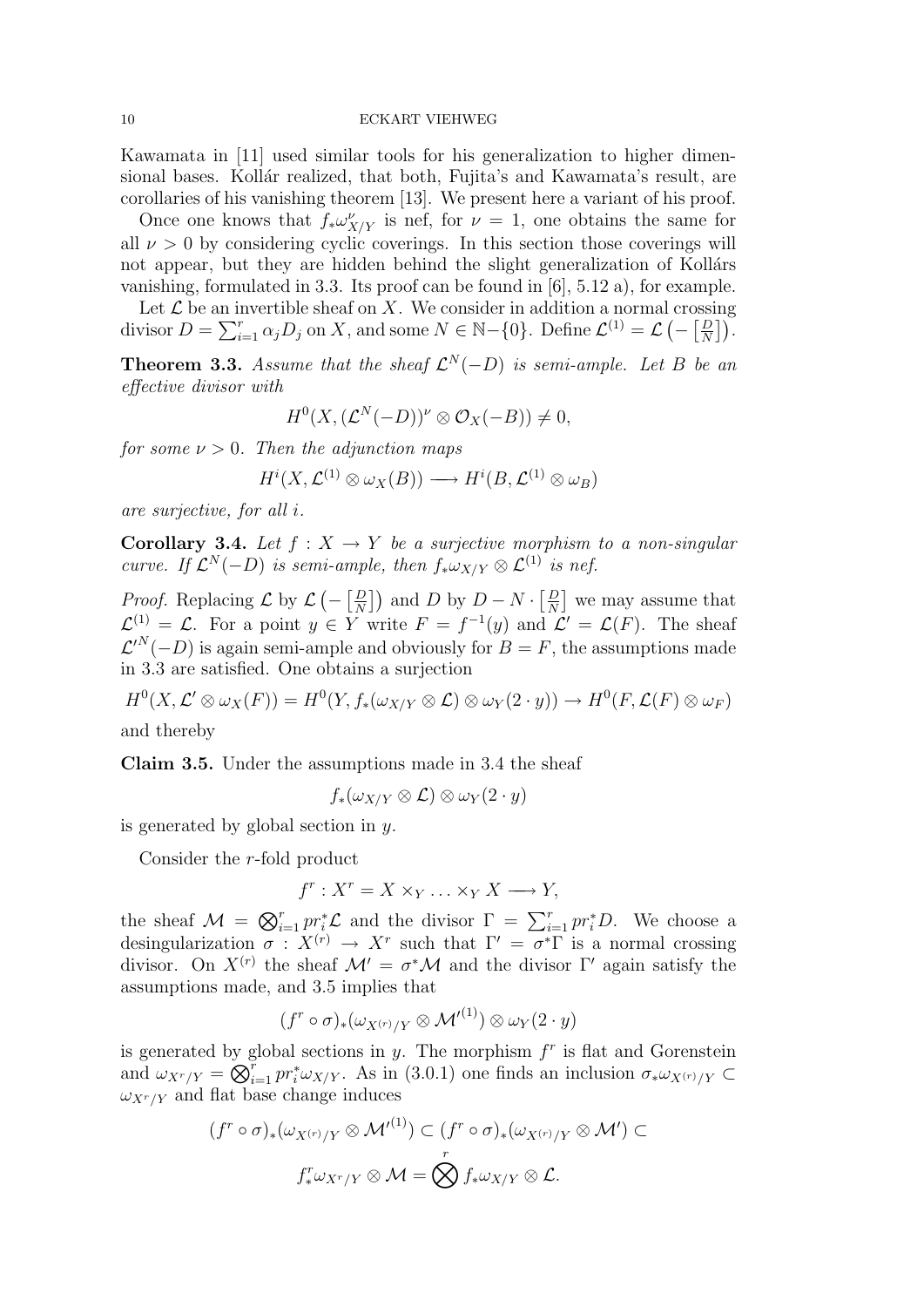Since those sheaves are all isomorphic over some neighborhood of y,

$$
(\bigotimes^r f_* \omega_{X/Y} \otimes \mathcal{L}) \otimes \omega_Y(2 \cdot y)
$$

is again generated by global sections in a neighborhood of y.

If  $\tau : Y' \to Y$  is a finite covering of degree d, and if N is an invertible quotient of  $\tau^*(f_*\omega_{X/Y} \otimes \mathcal{L})$ , one finds

$$
r \cdot \deg(\mathcal{N}) + d \cdot 2 \cdot g(Y) \ge 0,
$$

for all  $r > 0$ , which implies  $\deg(\mathcal{N}) > 0$ .

**Corollary 3.6.** Let  $f : X \to Y$  be a surjective morphism from a projective manifold X to a curve Y. Then for all  $\nu > 0$  the sheaf  $f_* \omega_{X/Y}^{\nu}$  is nef.

*Proof.* For some  $y \in Y$  define

$$
\mu = \text{Min } \{ \eta > 0, f_* \omega_{X/Y}^{\nu} \otimes \mathcal{O}_Y((\eta \cdot \nu - 1) \cdot y) \text{ nef} \}
$$

Then  $f_* \omega_{X/Y}^{\nu} \otimes \mathcal{O}_Y(\mu \cdot \nu \cdot y)$  is ample. Blowing up X, the image of

$$
f^*f_*\omega^{\nu}_{X/Y} \longrightarrow \omega^{\nu}_{X/Y}
$$

is of the form  $\omega^{\nu}_{X/Y}(-D)$ , for a normal crossing divisor D. For

$$
\mathcal{L} = \omega_{X/Y}^{\nu-1} \otimes f^* \mathcal{O}_Y(\mu \cdot (\nu - 1) \cdot y)
$$

the sheaf  $\mathcal{L}^{\nu}(-(\nu-1)\cdot D)$  is semi-ample and 3.4 implies that

$$
f_* \omega_{X/Y} \otimes \mathcal{L}^{(1)} = f_* \omega_{X/Y}^{\nu} \big( - \big[ \frac{(\nu - 1) \cdot D}{\nu} \big] \big) \otimes \mathcal{O}_Y(\mu \cdot (\nu - 1) \cdot y) =
$$
  

$$
f_* \omega_{X/Y}^{\nu} \otimes \mathcal{O}_Y(\mu \cdot (\nu - 1) \cdot y)
$$

is nef. By the choice of  $\mu$  this is only possible if  $\mu \cdot (\nu - 1) > (\mu - 1) \cdot \nu - 1$  or, equivalently, if  $\mu \leq \nu$ . If  $\tau : Y' \to Y$  is any finite covering of degree  $\delta$ , whose ramification divisor lies outside of the discriminant of f, then  $X' = X \times_Y Y'$ is again a manifold and, for  $f': X' \to Y'$  and  $y' \in Y'$  one finds

$$
f'_*\omega^{\nu}_{X'/Y'}\otimes \mathcal{O}_{Y'}((\nu^2-1)\cdot y')=\tau^*(f_*\omega^{\nu}_{X/Y})\otimes \mathcal{O}_{Y'}((\nu^2-1)\cdot y')
$$

to be nef. 3.6 follows from 1.2.

Similar arguments apply to arbitrary morphisms  $g: \mathcal{X} \to Z$ . However, for  $\dim(Z) > 0$  one can no longer assume the sheaves  $g_* \omega_{\mathcal{X}/\mathcal{Z}}^{\nu}$  to be locally free. Moreover, it is no longer true that a locally free sheaf which contains a nef subsheaf of the same rank, is again nef. For this reason, one only obtains that for some open dense subset  $U \subset Z$ , the sheaf  $g_* \omega_{\mathcal{X}/Z}^{\nu}$  is weakly positive over U.

If  $q : \mathcal{X} \to Z$  is flat, if all fibres of q are reduced normal crossing divisors (or stable curves) the product  $\mathcal{X} \times_{\mathbb{Z}} \ldots \times_{\mathbb{Z}} \mathcal{X}$  is normal with at most rational singularities. This allows to prove analogues of 3.4 and 3.6 over Z.

Let us end this section with a simple example, indicating how 3.4 together with base change can be used to obtain stronger positivity results. The idea, which will be further exploited in the next section, is quite simple. If the divisor  $D$  in 3.4 contains a general fibre, we can replace  $Y$  by a finite covering, such that the multiplicity of the divisor becomes arbitrarily large. Hence this divisor will survive, if one is taking integral parts.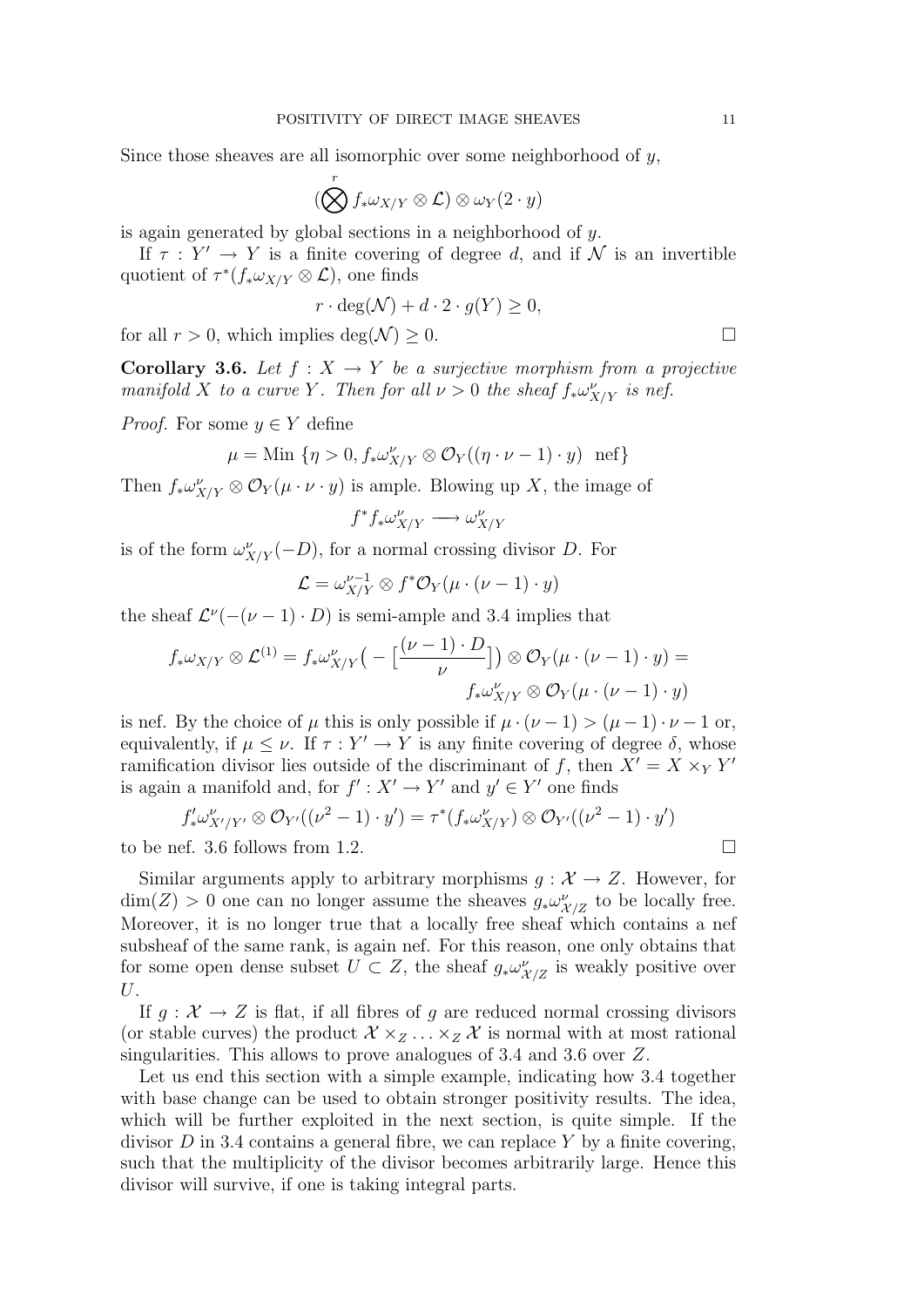**Corollary 3.7.** Let  $f : X \to Y$  be a morphism between a manifold X and a curve Y, and let  $\mathcal L$  be an invertible sheaf on X. If  $\mathcal L$  is nef and big, then  $f_*(\mathcal{L} \otimes \omega_{X/Y})$  is ample.

*Proof.* Let  $y \in Y$  be a point in general position and  $F = f^{-1}(y)$ . For  $\mu \gg 1$ one finds an ample invertible subsheaf  $\mathcal H$  of  $\mathcal L^{\mu}$ . Replacing N and H by some multiple, we may assume that  $H(-F)$  is ample, as well. Hence, for some divisor  $\Gamma > 0$ , and for all  $N > \mu$ , the sheaf  $\mathcal{L}^{N}(-\Gamma - F)$  is ample, hence in particular semi-ample. The latter remains true, if one replaces  $X$  by a blowing up. So one is allowed to assume that  $\Gamma + F$  is a normal crossing divisor, and that the multiplicities of the components of  $\Gamma$  are strictly smaller than N.

Let  $\tau : Y' \to Y$  be a finite covering of degree N, étale over a neighborhood of S and totally ramified in y, and let  $f' : X' \to Y'$  be the pullback family. Then, for  $y' = \tau^{-1}(y)$ , for  $F' = f'^{-1}(y')$  and for the pullbacks  $\mathcal{L}'$  of  $\mathcal{L}$  and  $\Gamma'$  of Γ, the sheaf  $\mathcal{L}^{N}(-\Gamma' - N \cdot F')$  is semi-ample. Applying 3.4, one obtains that  $f'_*(\omega_{X'/Y'} \otimes \mathcal{L}'(-F'))$  is nef, hence  $f'_*(\omega_{X'/Y'} \otimes \mathcal{L}')$  must be ample. 3.7 follows by flat base change.  $\Box$ 

### 4. Effective Bounds for the Positivity of Direct Images

As for the positivity results in the last section, there is little additional effort to formulate and proof 1.3 b), directly for families of higher dimensional manifolds over curves. So we consider in this section again a surjective morphism  $f: X \to Y$  from a projective manifold to a curve Y, smooth outside of a normal crossing divisor  $\Delta = f^*(S)$ . However, for simplicity we will assume that the canonical sheaf of the general fibre is semi-ample. The formulation and a proof without this assumption can be found in [33].

First recall the definition of the (algebraic) multiplier sheaves. We consider a surjective morphism  $f: X \to Y$ , with connected general fibre F, where X is an  $(n+1)$ -dimensional complex projective manifold, and Y a non-singular projective curve. If  $\Gamma$  is an effective divisor on X,

$$
\omega_{X/Y}\big\{-\frac{\Gamma}{N}\big\}=\tau_*\big(\omega_{X'/Y}\big(-\big[\frac{\Gamma'}{N}\big]\big)\big)
$$

where  $\tau : X' \to X$  is any blowing up with  $\Gamma' = \tau^* \Gamma$  a normal crossing divisor. One easily finds this definition to be independent of  $\tau$ . Moreover, for  $i > 0$ , the higher direct images

(4.0.1) 
$$
R^{i}\tau_{*}(\omega_{X'/Y}\big(-\big[\frac{\Gamma'}{N}\big]\big)\big)=0
$$

(see for example  $[6]$ , 7.4, or  $[32]$ , section 5.3). The corollary 3.4 implies:

**Lemma 4.1.** Let N be an invertible sheaf on X and let  $\Gamma$  be an effective divisor. Assume that for some  $N > 0$  there exists a nef locally free sheaf  $\mathcal E$  on Y and a surjection  $f^*\mathcal{E} \to \mathcal{N}^N(-\Gamma)$ . Then

$$
f_*\big(\mathcal{N}\otimes\omega_{X/Y}\big\{-\frac{\Gamma}{N}\big\}\big)
$$

is nef.

*Proof.* Let  $p \in Y$  be a point. Then  $\mathcal{E} \otimes \mathcal{O}_Y(N \cdot p)$  is ample, hence  $\mathcal{N}^N(-\Gamma)\otimes f^*\mathcal{O}_Y(N\cdot p)$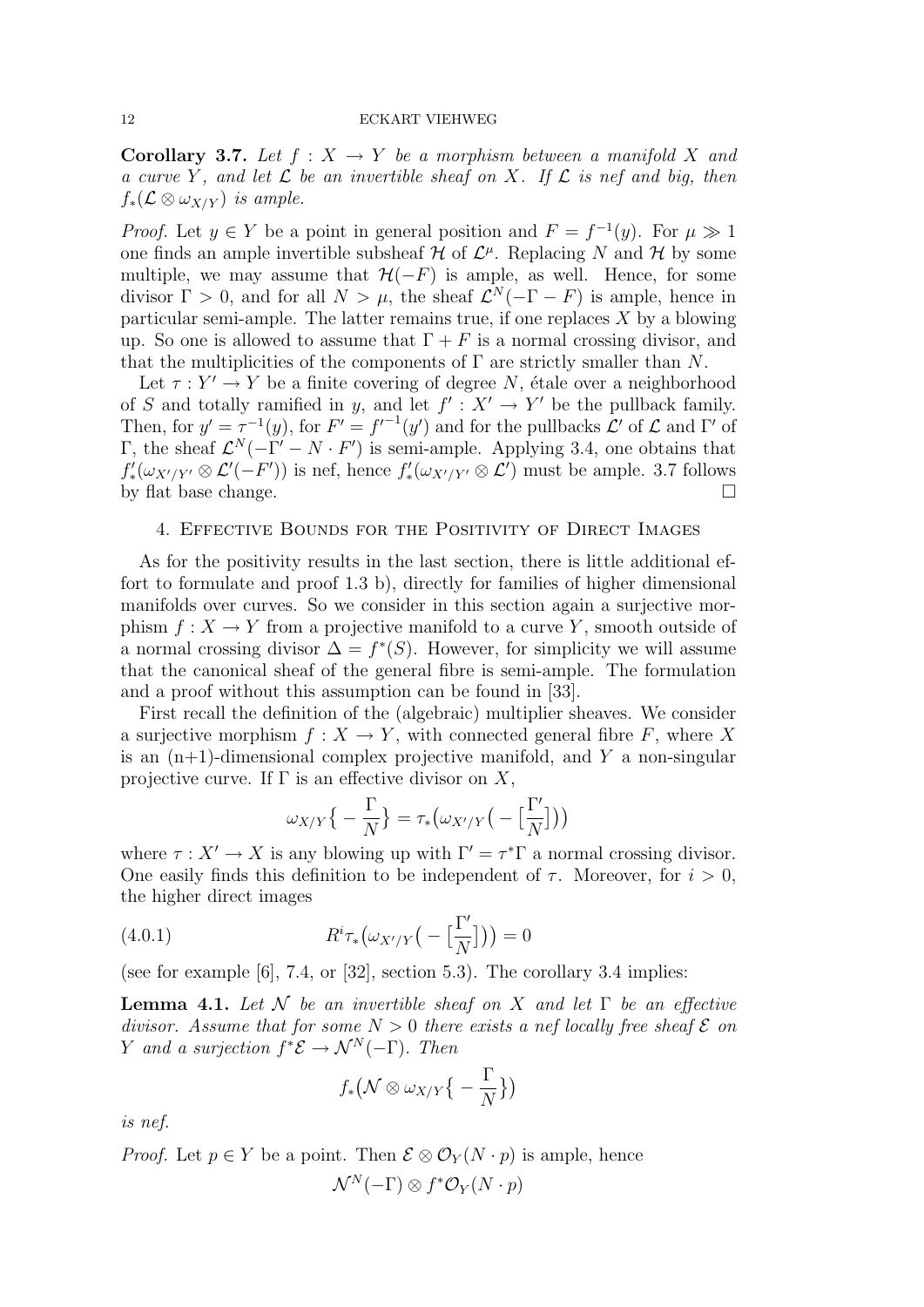is semi-ample. 3.4 implies that the sheaf

$$
f_*\big(\mathcal{N}\otimes\omega_{X/Y}\big\{-\frac{\Gamma}{N}\big\}\big)\otimes\mathcal{O}_Y(p)
$$

is nef. Since the same holds true over all  $Y'$ , finite over Y and unramified in S, one obtains 4.1 from 1.2  $\Box$ 

In 1.3 b), the constant  $e$  was given explicitly. For higher dimensional fibres recall a definition, given in [5], [6], § 7 and [32], section 5.3.

**Definition 4.2.** Let  $\mathcal{L}$  be an invertible sheaf on a quasi-projective manifold Z with  $H^0(Z, \mathcal{L}) \neq 0$ , and let  $\Gamma$  be an effective divisor. Then

$$
e(\Gamma) = \text{Min}\left\{N \in \mathbb{N} - \{0\}; \ \omega_Z \left\{-\frac{\Gamma}{N}\right\} = \omega_Z\right\} \quad \text{and}
$$
  

$$
e(\mathcal{L}) = \text{Sup}\left\{e(\Gamma); \ \Gamma \text{ the zero set of } \sigma \in H^0(Z, \mathcal{L}) - \{0\}\right\}.
$$

If Z is projective, then  $e(\mathcal{L}) < \infty$ . If  $\mathcal L$  is ample, and if  $\mathcal L^{\alpha}$  is very ample, then

$$
e(\mathcal{L}) \le \alpha^{\dim Z - 1} \cdot c_1(\mathcal{L})^{\dim Z} + 1.
$$

We will use two properties of  $e(\mathcal{L})$ , shown in [5] (see also [6], § 7 or [32], section 5.4).

### Lemma 4.3.

- a)  $e(\mathcal{L})$  is upper semi-continuous. Moreover, if  $\Gamma$  is an effective divisor on X, and if  $F = f^{-1}(y)$  is not contained in  $\Gamma$ , then there exists a neighborhood V of y with  $e(\Gamma|_{f^{-1}(V)}) \leq e(\Gamma|_F)$ .
- b) If F is projective, and  $\mathcal L$  an invertible sheaf on F, then for  $Z = F \times$  $\ldots \times F$  and  $\mathcal{M} = \bigotimes_{i=1}^r pr_i^* \mathcal{L}$  one has  $e(\mathcal{M}) = e(\mathcal{L}).$

To illustrate the use of multiplier ideals, let us start with the following proposition, which will not be used in the sequel.

**Proposition 4.4.** Let  $\Gamma$  be an effective divisor on X and let  $y \in Y$  be a point in general position and  $F = f^{-1}(y)$ . Assume that  $\omega_F$  is semi-ample, and that  $\mathcal{O}_X(\Gamma) = \omega_{X/Y}^{\eta} \otimes f^* \mathcal{O}_Y(-N \cdot y)$ , for some  $N > 0$ . Then, for  $\nu > 1$  and  $e = \text{Max}\{e((\nu - 1) \cdot \Gamma), \eta\},\$ 

$$
f_* \omega_{X/Y}^{\nu} \succeq \frac{(\nu - 1) \cdot N}{e} \cdot \mathcal{O}_Y(y).
$$

*Proof.* In order to prove 4.4 we may replace Y by some finite covering, étale over a neighborhood of S, and totally ramified of order e in  $y$ , and  $f: X \to Y$ by  $pr_2: X \times_Y Y'$ . Thereby we are allowed to assume that N is divisible by e. One has, for all  $\mu > 0$ ,

$$
\omega_{X/Y}^{(\nu-1)\cdot e\cdot\mu}(-\mu\cdot(\nu-1)\cdot\Gamma-\mu\cdot(\nu-1)\cdot N\cdot F)=\omega_{X/Y}^{\mu\cdot(\nu-1)\cdot(e-\eta)}.
$$

If  $e = \eta$  we choose  $\mu = 1$ , otherwise we choose  $\mu$  such that  $\omega_F^{\mu \cdot (\nu-1) \cdot (e-\eta)}$  $\int_{F}^{\mu \cdot (\nu - 1) \cdot (e - \eta)}$  is generated by global sections. In both cases 4.1 implies that for some divisor  $Γ'$  supported in fibres,

$$
f_*\omega_{X/Y}^{\nu-1}\otimes \omega_{X/Y}\big\{-\frac{(\nu-1)\cdot\Gamma+(\nu-1)\cdot N\cdot F+\Gamma'}{e}\big\}
$$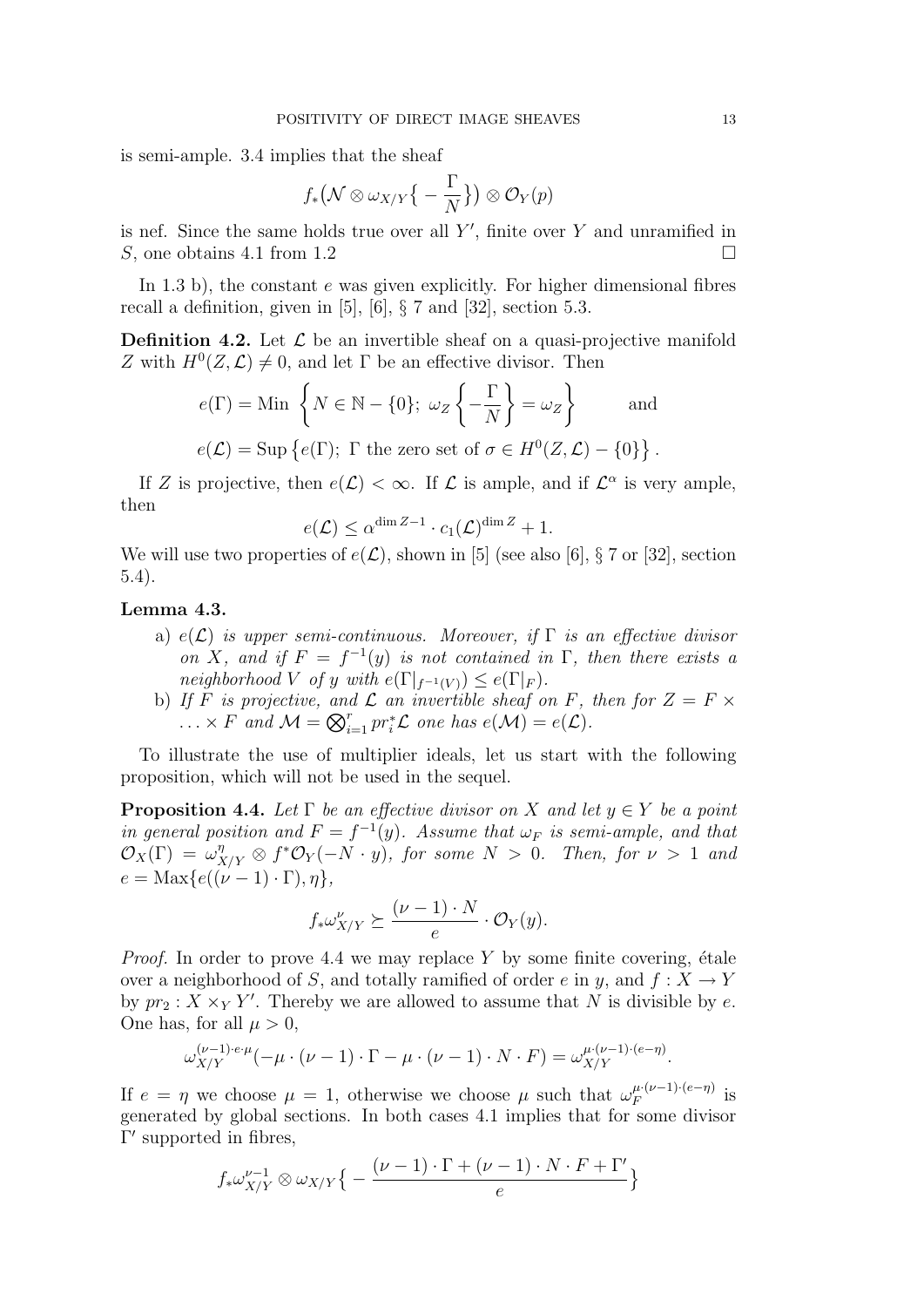is weakly positive. The choice of e and 4.3, b), imply that

$$
\omega_{X/Y}\big\{-\frac{(\nu-1)\cdot\Gamma+(\nu-1)\cdot N\cdot F}{e}\big\}\big|_{f^{-1}(V)}=\omega_{X/Y}\big|_{f^{-1}(V)},
$$

for some neighborhood  $V$  of  $y$ . Hence

$$
f_*\omega^{\nu}_{X/Y}\otimes\mathcal{O}_Y\big(-\frac{(\nu-1)\cdot N}{e}\cdot y\big)
$$

contains a nef subsheaf of full rank, hence it is nef itself.  $\Box$ 

In 4.4 we require  $f_* \omega_{X/Y}^{\eta}$  to contain an ample invertible subsheaf. In general, since we have no control on the degree of such subsheaves, we want to use the determinant  $\lambda_{\eta}$  as a subsheaf of  $\bigotimes^{\tau} f_* \omega_{X/Y}^{\eta}$ . This only defines a divisor on the r-th fibre product, and the property b) in 4.3 is needed.

**Proposition 4.5.** For  $f: X \to Y$ , choose  $\eta > 0$  with  $f_* \omega_{X/Y}^{\eta} \neq 0$  and

$$
e = \text{Max}(\eta + 1, e(\omega_F^{\eta}))
$$
  

$$
r = \text{rank}(f_*\omega_{X/Y}^{\eta})
$$
  

$$
\lambda = \det(f_*\omega_{X/Y}^{\eta}).
$$

If  $\lambda$  is ample, then for all  $\nu > 1$  with  $f_* \omega_{X/Y}^{\nu} \neq 0$  one finds  $f_* \omega_{X/Y}^{\nu} \succeq \frac{1}{r}$ .  $\frac{1}{r\cdot e}\cdot \lambda$ .

*Proof.* For some  $\mu \gg 1$  there exists an effective divisor  $\Sigma_1$ , disjoint from S with  $\lambda^{\mu} = \mathcal{O}_Y(\Sigma_1)$ . By 1.2 and by flat base change, we are free to replace Y by any  $Y'$ , finite over Y and unramified over a neighborhood of S. Hence we are allowed to assume that  $\Sigma_1 = e \cdot \mu \cdot (\nu - 1) \cdot \Sigma$  or that

$$
\lambda = \mathcal{O}_Y(e \cdot (\nu - 1) \cdot \Sigma).
$$

As in the proof of 3.5 consider the r-fold fibre product

$$
f^r: X^r = X \times_Y X \dots \times_Y X \longrightarrow Y,
$$

and a desingularization  $\sigma: X^{(r)} \to X^r$ . Using flat base change, and the natural maps

$$
\mathcal{O}_{X^r} \longrightarrow \sigma_* \mathcal{O}_{X^{(r)}} \quad \text{and} \quad \sigma_* \omega_{X^{(r)}} \longrightarrow \omega_{X^r},
$$

one finds, for all  $\mu > 0$ , morphisms

(4.5.1) 
$$
\bigotimes^r f_* \omega^{\mu}_{X/Y} \longrightarrow f_*^{(r)} \sigma^* (\omega^{\mu}_{X^r/Y}) \text{ and}
$$

(4.5.2) 
$$
f_*^{(r)} \sigma^* (\omega_{X^r/Y}^{\nu-1} \otimes \omega_{X^{(r)}/Y}) \longrightarrow f_*^r (\omega_{X^r/Y}^{\nu}) = \bigotimes^r f_* \omega_{X/Y}^{\nu},
$$

and both are isomorphism over some open dense subset of  $Y$ . In particular, since  $\lambda \subset \bigotimes^r f_* \omega_{X/Y}^{\eta}$ , the sheaf  $f^{(r)*}\lambda$  is a subsheaf of  $\sigma^* \omega_{X^r/Y}^{\eta}$ . Let  $\Gamma$  be the zero divisor of the corresponding section of

$$
f^{(r)*}\lambda^{-1}\otimes \sigma^*\omega^{\eta}_{X^r/Y}
$$
 hence  $\mathcal{O}_{X^{(r)}}(-\Gamma) = f^{(r)*}\lambda \otimes \sigma^*\omega^{\eta}_{X^r/Y}$ .

For the sheaf

$$
\mathcal{M}=\sigma^*(\omega_{X^r/Y}\otimes\mathcal{O}_{X^r}(-f^{r*}\Sigma))
$$

one finds

$$
\mathcal{M}^{e\cdot(\nu-1)}(-\Gamma) = \sigma^* \omega_{X^r/Y}^{e\cdot(\nu-1)} \otimes f^{(r)*}\lambda^{-1} \otimes \mathcal{O}_{X^{(r)}}(-\Gamma) = \sigma^* \omega_{X^r/Y}^{e\cdot(\nu-1)-\eta}.
$$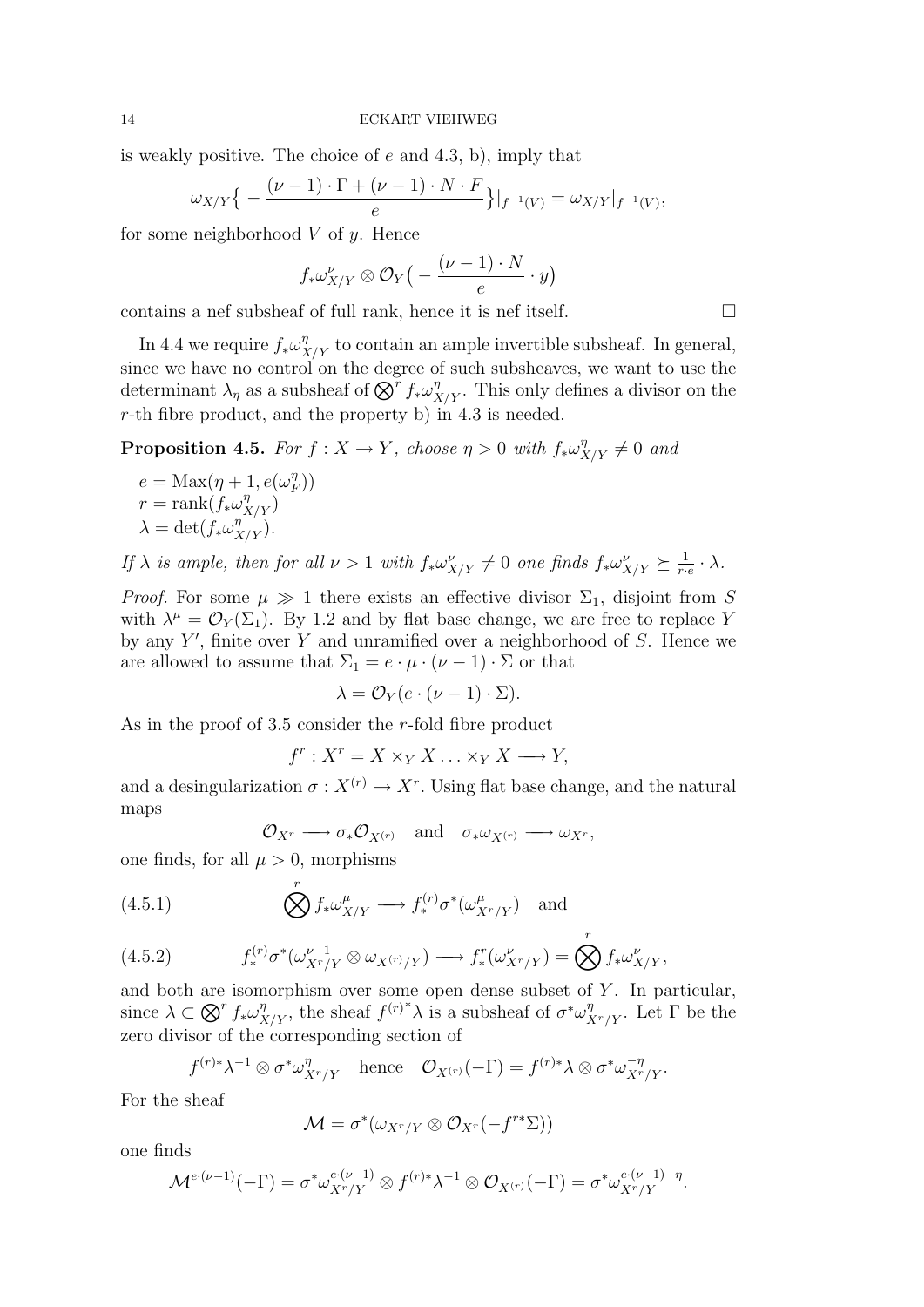So for  $\mu \gg 1$  the sheaf  $\mathcal{M}^{\mu \cdot e^{\cdot (\nu-1)}(-\mu \cdot \Gamma)|_F}$  will be generated by global sections and (4.5.1) allows to find an effective divisor  $\Gamma'$ , supported in the fibres of  $f^{(r)}$ , and a surjection

$$
\bigotimes^r f_* \omega_{X/Y}^{\mu \cdot (e \cdot (\nu-1)-\eta)} \longrightarrow \mathcal{M}^{\mu \cdot e \cdot (\nu-1)}(-\mu \cdot \Gamma - \Gamma').
$$

By 4.1 we find

$$
f_*^{(r)}\mathcal{M}^{\nu-1}\otimes \omega_{X^{(r)}/Y}\big\{-\frac{\mu\cdot\Gamma+\Gamma'}{\mu\cdot e}\big\}
$$

to be nef. By the choice of e,

$$
\omega_F\big\{-\frac{(\mu\cdot\Gamma+\Gamma')|_F}{\mu\cdot e}\big\}=\omega_F
$$

and by (4.5.2) the sheaf  $\mathcal{O}_Y(-(\nu-1)\cdot\Sigma)\otimes \bigotimes^r f_*\omega^{\nu}_{X/Y}$  contains a nef subsheaf of full rank, hence it is nef itself, as well as its e-th tensor power  $\lambda^{-1}\otimes\bigotimes^{r\cdot e} f_*\omega_{X/Y}^{\nu}$ . Since the symmetric product is a quotient of the tensor product, we obtain 4.5.

4.5 implies that the ampleness of  $\lambda_{\nu}$  is equivalent to the ampleness of  $f_{*}\omega_{X/Y}^{\nu}$ , for all  $\nu > 1$  with  $f_* \omega_{X/Y}^{\nu} \neq 0$ . Forgetting about the explicit bounds, one obtains:

**Proposition 4.6.** For a surjective morphism  $f: X \rightarrow Y$  between a manifold X and a curve Y, with connected general fibre  $F$ , the following conditions are equivalent:

- i) For all  $\nu > 1$  the sheaf  $f_* \omega_{X/Y}^{\nu}$  is ample, if non-trivial.
- ii) There exists some  $\eta > 0$  such that  $f_* \omega_{X/Y}^{\eta}$  contains an ample subsheaf.
- iii) There exists some  $\eta > 0$  such that  $\det f^{\dagger}_{*} \omega_{X/Y}^{\eta}$  is ample.

If  $f$  is semistable, then the conditions i), ii) and iii) imply that

iv) f is not isotrivial.

If  $F$  is either of general type, or if it is birational to a good minimal model, then the conditions  $i)$  -  $iv)$  are equivalent.

Proof. i) implies ii), and ii) together with 3.6 implies iii). Hence by 4.5 the first three conditions are equivalent. Since f is semistable, the sheaves  $f_*\omega_{X/Y}^{\nu}$ are compatible with pullbacks. Hence if f is isotrivial,  $\deg f_* \omega_{X/Y}^{\eta} = 0$ . On the other hand, as mentioned in the introduction, the assumptions in 4.6 are just the ones, which guaranty that for f non isotrivial and for some  $\nu$ , sufficiently large and divisible,  $\lambda_{\nu}$  is ample (see [12], [14], [30], [31] or [22]).

The implication iv)  $\Rightarrow$  iii) was shown in [30] for families with  $\omega_F$  semi-ample and big, by using local Torelli theorems for cyclic coverings. In [12] Kawamata extended this method to the case " $\omega_F$  semi-ample". Kollár found a proof in [14] for all families with F of general type. Finally, [31] reproves Kollárs theorem by using a simple "universal bundle construction", a method which also allowed the construction of moduli. As one sees again, positivity, moduli and thereby Torelli theorems are closely related.

The following corollary, although not needed in the sequel, is another illustration of the relation between positivity of direct image sheaves, and the isotriviality of morphisms.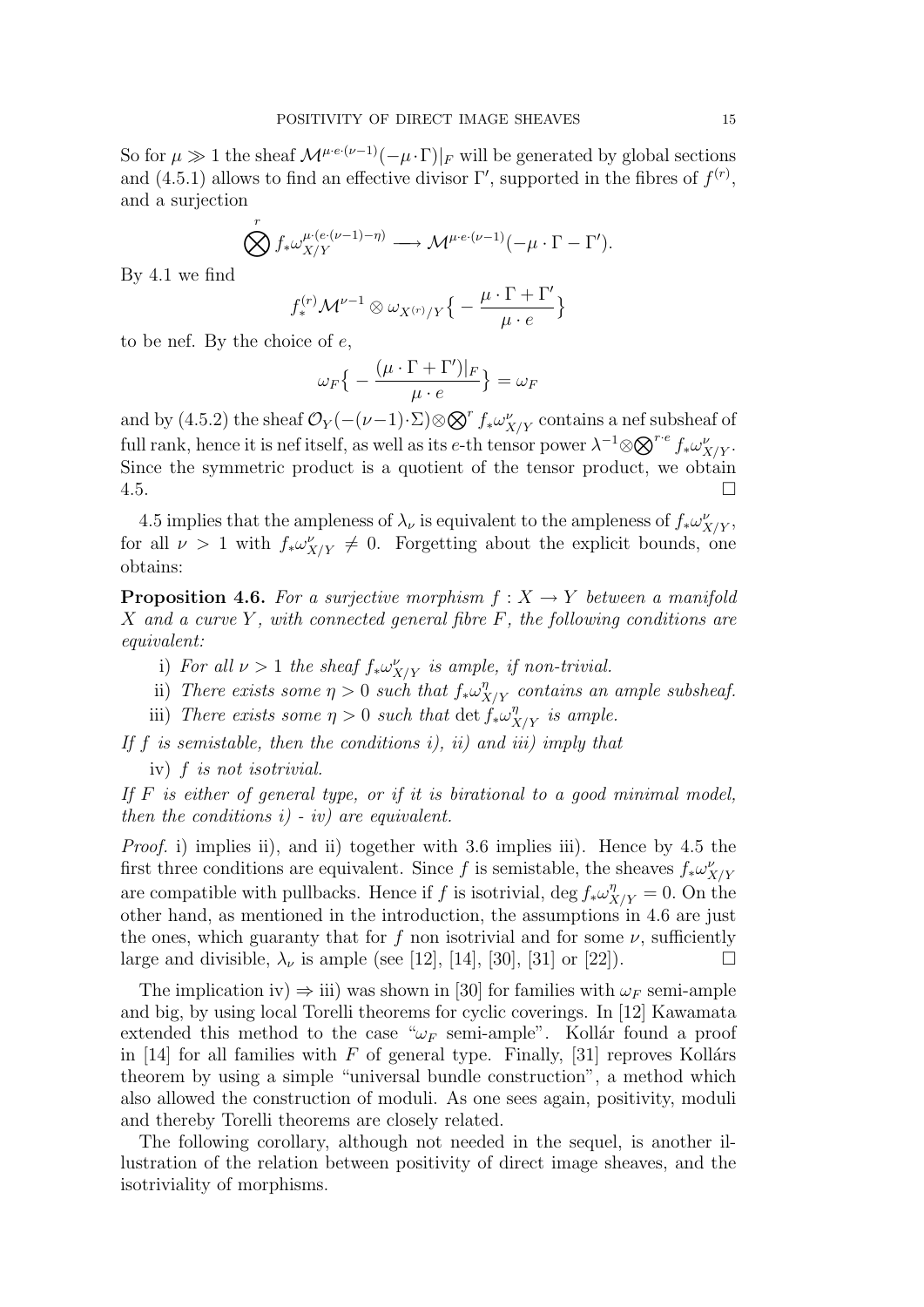**Corollary 4.7.** Assume that the general fibre  $F$  of the surjective morphism  $f: X \to Y$  is either a of general type, or birational to a good minimal model. If there exists a generically finite morphism  $\tau : Z \to X$  with  $f \circ \tau : Z \to Y$ isotrivial, then  $f: X \to Y$  is isotrivial.

*Proof.* We may assume both, f and  $f \circ \tau$  to be semistable. The natural inclusion  $\omega_{X/Y} \to \tau_* \omega_{Z/Y}$  induces an inclusion  $f_* \omega_{X/Y}^{\nu} \to (f \circ \tau)_* \omega_{Z/Y}^{\nu}$ , for all  $\nu > 0$ . Hence if f is not isotrivial, the condition ii) in 4.6 b) is satisfied for  $f'$  $\Box$ 

# 5. Families of Higher Dimensional Manifolds over Curves

Let  $f: X \to Y$  be a surjective morphism with connected general fibre F. We fix a reduced divisor  $S$  on  $Y$  which contains the discriminant divisor of  $f$ , i.e. a reduced divisor with

$$
f_0 = f|_{X_0} : X_0 \longrightarrow Y_0
$$

smooth, for  $Y_0 = Y - S$  and  $X_0 = f^{-1}(Y_0)$ . Write  $s = \deg(S)$ , and  $n = \dim(F)$ . The genus of Y is again denoted by q, and  $\delta$  is the number of singular fibres of f, which are not normal crossing divisors. The main result of  $[33]$  says:

Theorem 5.1. Assume one of the following:

- i) f is not isotrivial, and  $\kappa(F) = \dim(F)$ .
- ii) f is not isotrivial, and F has a minimal model F' with  $K_{F'}$  semi-ample.
- iii) For all finite coverings  $Y' \to Y$ , étale over  $Y_0$ , for the family  $f' : X' \to Y$ Y', obtained by desingularizing the pullback of X, and for some  $\eta > 0$ , the sheaf  $\lambda_{\eta} = \det(f'_* \omega_{X'/Y'}^{\eta})$  is ample.

Then

- a)  $2q 2 + s > 0$ .
- b) If  $f_*\omega_{X/Y}^{\nu} \neq 0$ , there exists a constant e, depending on  $\nu$  and F, which is upper semi-continuous in families, with

$$
\deg(\lambda_{\nu}) \le \operatorname{rank}(f_* \omega_{X/Y}^{\nu}) \cdot \nu \cdot e \cdot (n \cdot (2g - 2 + s) + \delta).
$$

In b) it is essential, that the constant  $e$  is upper semi-continuous. This will allow in the next section, to replace it by some constant, depending just on numerical invariants, whenever  $\omega_F$  is semi-ample.

As in the proof of 1.4 it is easy to see that b) implies a). Moreover, by 4.6 the assumptions made in i) and ii) imply that iii) holds true. Before sketching the proof of b) for semistable families of surfaces of general type, let us give one application.

**Corollary 5.2.** Let X be a manifold with  $\kappa(X) \geq 0$ , and let  $f: X \to \mathbb{P}^1$  be a surjective morphism. Then f has at least three singular fibres.

*Proof.* If not, we can assume that f is smooth over  $\mathbb{P}^1 - \{0, \infty\}$ . In particular, the Stein factorization of f is again a morphism  $X \to \mathbb{P}^1$ , with at most 2 singular fibres. Replacing  $\mathbb{P}^1$  by some finite covering, we obtain a pullback family  $f' : X' \to \mathbb{P}^1$ , with two or less singular fibres, and with f' semistable. Since  $X'$  is a covering of  $X$ , its Kodaira dimension is again non-negative. One has

$$
f'_* \omega^{\nu}_{X'/{\mathbb P}^1} = \bigoplus_{i=1}^{3(g-1)} {\mathcal O}_{{\mathbb P}^1}(\nu_i),
$$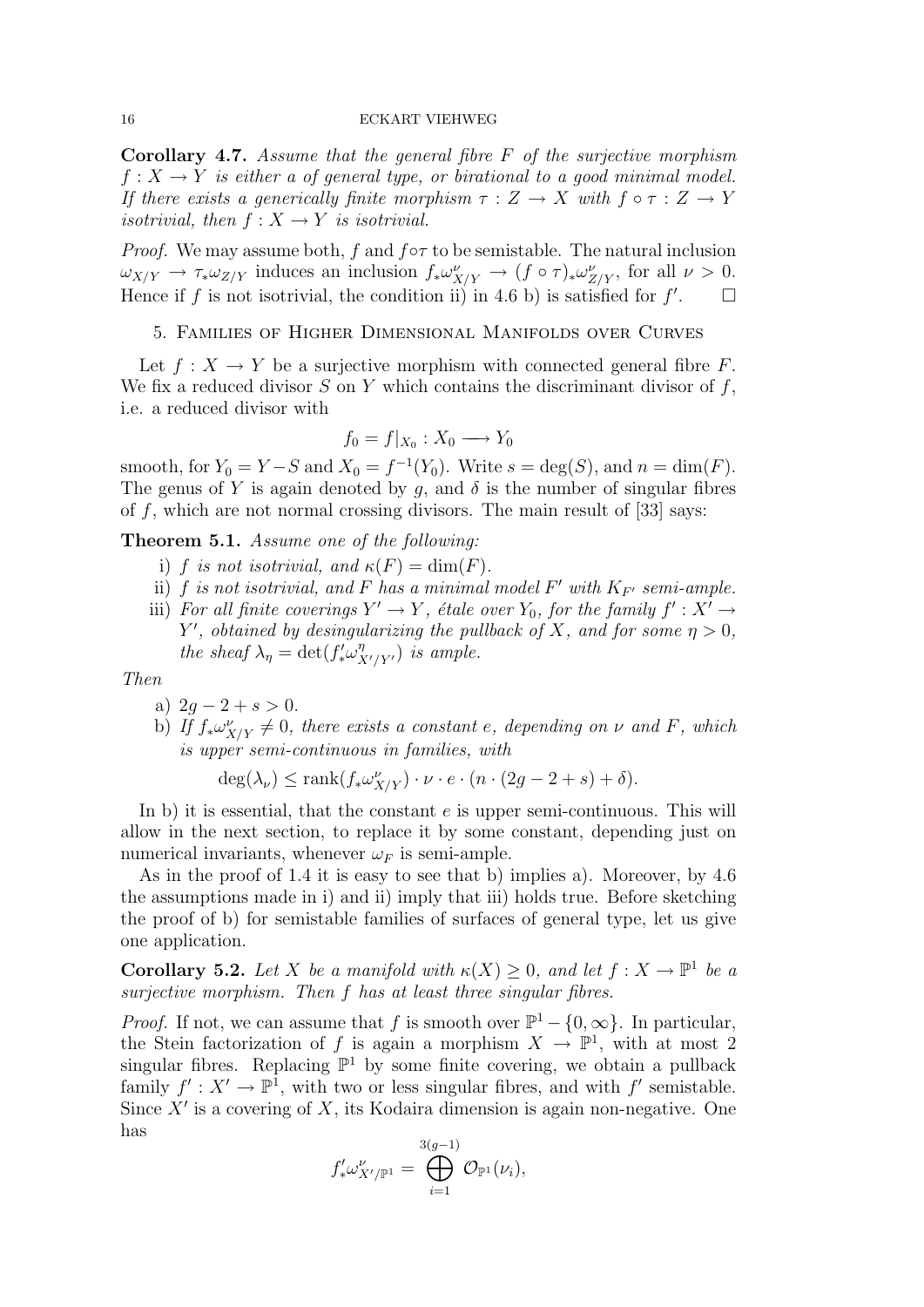for some  $\nu_1 \geq \ldots \geq \nu_r$ . By 1.3 a),  $\nu_r \geq 0$ . Since  $\kappa(X') \geq 0$ , for some  $\nu$ the sheaf  $f'_* \omega_{X'}^{\nu}$  has a section, hence  $\nu_1 \geq 2 \cdot \nu$ . In particular deg  $\lambda_{\nu} > 0$ , contradicting 5.1, b).

Sketch of the proof of 5.1 b). We will restrict ourselves to the case of a semistable family of surfaces of general type, and we will assume that  $\omega_F^{\nu}$ is generated by global sections. As in the proof of 1.4 we can enlarge  $S$  and assume that  $2q - 2 + s$  is non-negative.

If 5.1, b), does not hold, i.e. if for  $r = \text{rank}(f_* \omega_{X/Y}^{\nu})$  and for  $e = \text{Max}(\nu +$  $1,e(\omega_F^\nu))$ 

(5.2.1) 
$$
\deg(\lambda_{\nu}) > r \cdot \nu \cdot e \cdot 2 \cdot (2g - 2 + s),
$$

we may replace Y by some finite cover, étale outside of  $S$ , and X by the pullback. Since we assumed  $f$  to be semistable, both sides of the inequality (5.2.1) are multiplied by the degree of the covering. We may assume thereby that the difference between both sides of  $(5.2.1)$  is strictly larger than  $r \cdot \nu \cdot e \cdot 2$ . By 4.5, one finds for an ample invertible sheaf  $\mathcal A$  on  $Y$ :

(5.2.2) 
$$
\deg(\mathcal{A}) = 2 \cdot (2g - 2 + s + 1) \implies f_* \omega_{X/Y}^{\nu} \otimes \mathcal{A}^{-\nu} \text{ ample.}
$$

For  $\mu \gg 1$  the image of

$$
f^* f_* \omega_{X/Y}^{\mu \cdot \nu} \longrightarrow \omega_{X/Y}^{\mu \cdot \nu}
$$

is isomorphic to  $\omega_{X/Y}^{\mu\nu\phi} \otimes I$  for some sheaf of ideals, with  $\mathcal{O}_X/I$  supported in the fibres. Let  $\sigma: X' \to X$  be a blowing up with

$$
\mathcal{O}_{X'}(-B_{\mu}) = \sigma^* \mathcal{I}/_{\text{torsion}}
$$

for a normal crossing divisor  $B_u$ . The semi-stability of f implies that

$$
\Omega^2_{X/Y}(\log \Delta) = \omega_{X/Y}.
$$

For some effective exceptional divisor  $E$  one obtains

$$
\omega_{X'/Y}(-E) = \sigma^* \omega_{X/Y} = \sigma^* \Omega^2_{X/Y}(\log \Delta) \subset \Omega^2_{X'/Y}(\log \sigma^*(\Delta)).
$$

For the divisor  $B'_{\mu} = B_{\mu} + \mu \cdot E$  one finds

(5.2.3) 
$$
\omega_{X'/Y}^{(1)} := \omega_{X'/Y} \big( - \big[ \frac{B'_{\mu}}{\mu} \big] \big) \subset \Omega_{X'/Y}^2 (\log \sigma^*(\Delta)).
$$

Writing  $\omega_{X'/Y}^{(-1)}$  for the inverse of  $\omega_{X'/Y}^{(1)}$ , one finds

(5.2.4) 
$$
f'_{*}(\Omega^{2}_{X'/Y}(\log \sigma^{*}(\Delta)) \otimes \omega^{(-1)}_{X'/Y}) = \mathcal{O}_{Y}
$$
 and

(5.2.5) 
$$
f'^{*} f'_{*} \omega^{\mu \cdot \nu}_{X'/Y} \to \omega^{\mu \cdot \nu}_{X'/Y} (-B'_{\mu}).
$$

Loosing the semi-stability, we will assume that  $(5.2.3)$   $(5.2.4)$  and  $(5.2.5)$  hold true for  $f: X \to Y$  itself, and for a normal crossing divisor  $B_\mu$  on X.

Consider again the tautological sequence

(5.2.6) 
$$
0 \to f^* \Omega_Y^1(\log S) \to \Omega_X^1(\log \Delta) \to \Omega_{X/Y}^1(\log \Delta) \to 0,
$$

and the sequence obtained by taking the second wedge product

$$
(5.2.7) \ \ 0 \to f^*\Omega^1_Y(\log S) \otimes \Omega^1_{X/Y}(\log \Delta) \to \Omega^2_X(\log \Delta) \to \Omega^2_{X/Y}(\log \Delta) \to 0.
$$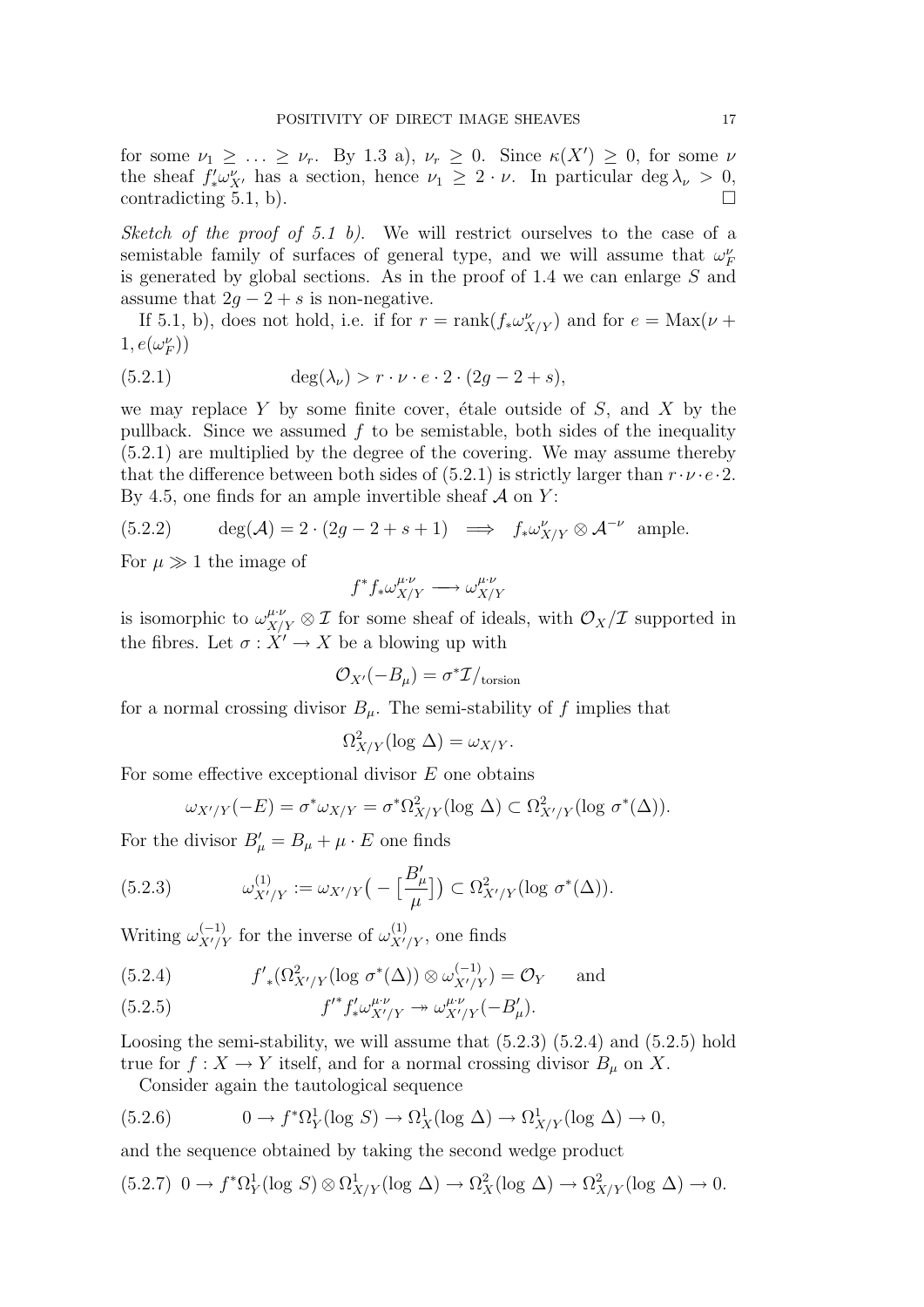Hence one obtains edge morphisms

$$
\tau_{1,1}: R^1 f_*(\Omega^1_{X/Y}(\log \Delta) \otimes \omega_{X/Y}^{(-1)}) \longrightarrow \Omega^1_Y(\log S) \otimes R^2 f_*(\omega_{X/Y}^{(-1)})
$$

$$
\tau_{2,0}: \mathcal{O}_Y \longrightarrow \Omega^1_Y(\log S) \otimes R^1 f_*(\Omega^1_{X/Y}(\log \Delta) \otimes \omega_{X/Y}^{(-1)})
$$

for the cohomology of the exact sequences  $(5.2.6)$  and  $(5.2.7)$ , tensorized with  $\omega_{X/Y}^{(-1)}.$ 

**Claim 5.3.** The condition (5.2.2) implies that  $\tau_{2,0}$  is injective. Moreover given an invertible subsheaf  $\mathcal N$  of  $\text{Ker}(\tau_{1,1})$  or of  $R^2f_*(\omega_{X/Y}^{(-1)})$  its degree is

$$
\deg(\mathcal{N}) < -2 \cdot (2g - 2 + s).
$$

This obviously is a contradiction: since  $\tau_{2,0}$  is injective,  $R^1 f_*(\Omega^1_{X/Y} \otimes \omega^{(-1)}_{X/Y})$ contains a subsheaf M of degree larger than or equal to  $-(2g-2+s)$ . Hence  $\tau_{1,1}(\mathcal{M}) \otimes (\Omega_Y^1(\log S))^{-1}$  is an invertible subsheaf of  $R^2f_*(\omega_{X/Y}^{(-1)})$ , of degree larger than  $-2 \cdot (2g - 2 + s)$ .

Short Break 5.4. For non-isotrivial families of curves, in the prove of 1.4 we only had to consider one edge morphism  $(1.4.2)$ , and it is obvious, that this morphism is non-zero. In the surface case, one has to deal with the composite of two edge morphisms

$$
\mathcal{O}_Y \xrightarrow{\tau_{2,0}} \Omega^1_Y(\log S) \otimes R^1 f_*(\Omega^1_{X/Y}(\log \Delta) \otimes \omega^{(-1)}_{X/Y}) \xrightarrow{\mathrm{id}_{\Omega^1_Y(\log S)} \otimes \tau_{2,0}} \Omega^1_Y(\log S)^2 \otimes R^2 f_*(\omega^{(-1)}_{X/Y}).
$$

In [21], [17], [19], and in [3] one considers global cohomology instead of higher direct images, and one uses global vanishing theorems for twisted sheaves of differential forms, as the ones discussed in [6] to show that the corresponding composite of the edge-morphisms is non-zero.

Kovács [20] extends the vanishing theorems for logarithmic forms to singular varieties. This allows him to prove 5.1 a) and b) for  $F$  of general type, assuming that  $F$  has a minimal model.

For global vanishing theorem one needs a big sheaf, hence one has to assume that the general fibre is a surface of general type, or canonically polarized. For families of elliptic surfaces, in [24] we add logarithmic poles along some multi-section, in order to be able to use global vanishing theorems. The main difficulty there is the control of additional "bad" fibres introduced thereby.

The approach in [33], which we follow in these notes, replaces global vanishing theorems by the negativity of the kernel of the Kodaira Spencer map, as stated in 5.3.

Sketch of the proof of 5.3. In 5.2.2 we assumed that for some ample invertible sheaf A, the sheaf  $f_* \omega_{X/Y}^{\nu} \otimes A^{-\nu}$  is ample. By (5.2.5),  $\omega_{X/Y}^{\mu \nu}(-B_{\mu}) \otimes f^* A^{-\mu \nu}$ is generated by global sections. The zero divisor  $H$  of a general section of this sheaf will be non-singular, however the fibres of  $H \cap X_0 \to Y_0$  might be singular. Let us choose  $S' \supset S$  such that H is smooth over  $Y_1 = Y - S'$ . Let  $\sigma: X' \to X$  be a blowing up,  $f' = f \circ \sigma$ , such that  $\Delta' = f'^{-1}(S')$  is a normal crossing divisor, as well as  $\Delta' + H$ . We write  $\omega_{X'/Y}^{(-1)}$  for the pullback of  $\omega_{X/Y}^{(-1)}$  $X/Y$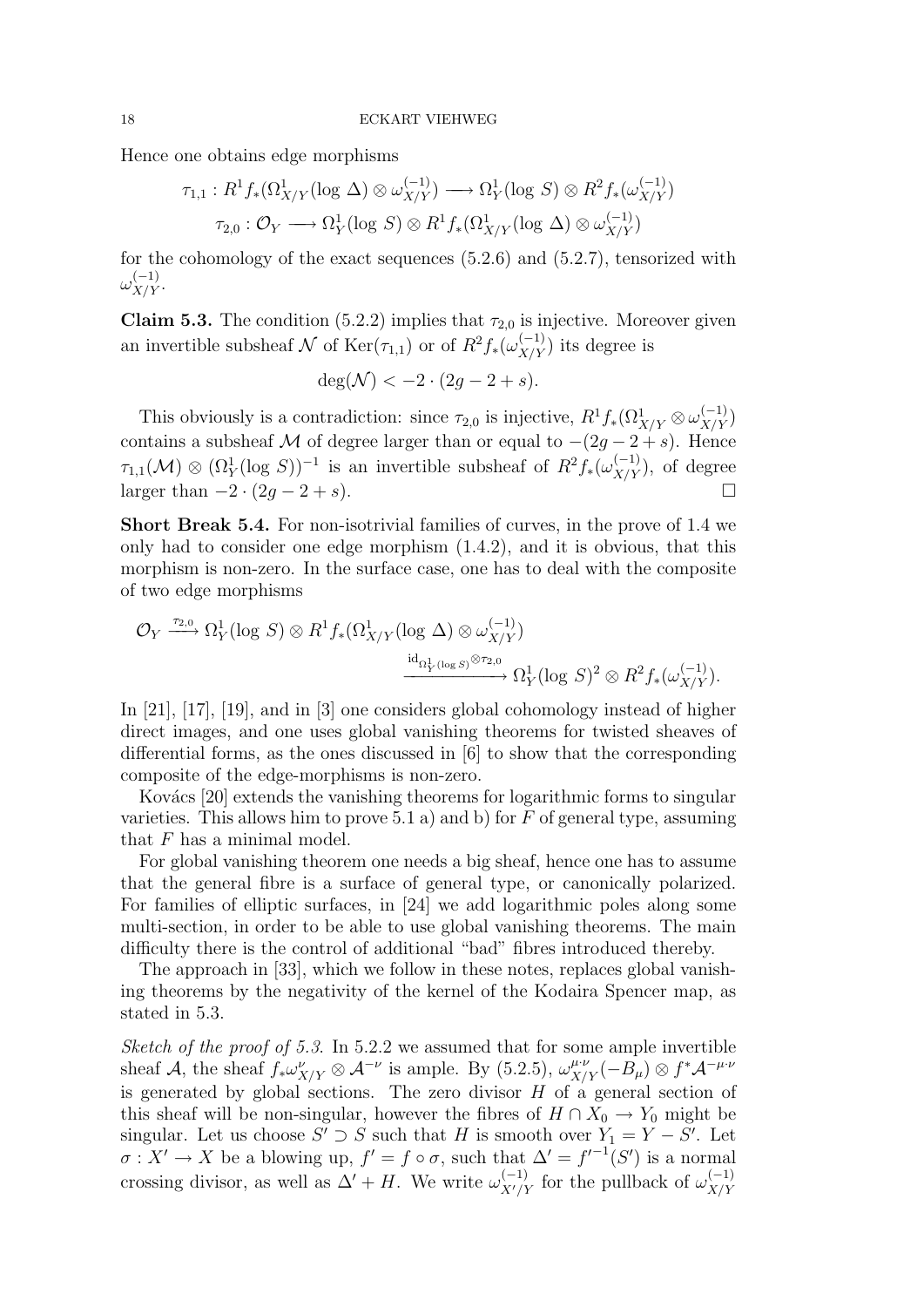# to  $X'$ . One obtains morphisms

 $\sigma_{p,q}: R^qf_*\Omega^p_{X/Y}(\log\Delta)\otimes\omega^{(-1)}_{X/Y}\longrightarrow E'^{p,q}:=R^qf'_{*}\Omega^p_{X'/Y}(\log\Delta'+H)\otimes\omega^{(-1)}_{X'/Y}.$ By definition,  $\sigma_{0,2}$  is an isomorphism, and  $\sigma_{2,0}$  is injective. The same holds true for  $\sigma_{1,1}$  since  $\omega_{X'/Y}^{(-1)}|_H$  is anti-ample, and therefore  $(f'|_H)_*\omega_{X/Y}^{(-1)}|_H = 0$ .

The tautological exact sequences

(5.4.1) 
$$
0 \to f'^* \Omega^1_Y(\log S') \to \Omega^1_{X'}(\log \Delta' + H) \to \Omega^1_{X'/Y}(\log \Delta' + H) \to 0 \text{ and}
$$
  
(5.4.2) 
$$
0 \to f'^* \Omega^1_Y(\log S') \otimes \Omega^1_{X'/Y}(\log \Delta' + H)
$$

$$
\to \Omega^2_{X'}(\log \Delta' + H) \to \Omega^2_{X'/Y}(\log \Delta' + H) \to 0
$$

are compatible with (5.2.6) and (5.2.7).

So  $\tau_{p,q} \otimes \mathrm{id}_{\mathcal{A}^{-1}}$  commutes with the edge morphisms

$$
\theta'_{1,1}: \mathcal{A}^{-1} \otimes R^1 f'_{*}(\Omega^1_{X'/Y}(\log \Delta' + H) \otimes \omega^{(-1)}_{X'/Y})
$$
  

$$
\longrightarrow \mathcal{A}^{-1} \otimes \Omega^1_Y(\log S') \otimes R^2 f_{*}(\omega^{(-1)}_{X'/Y})
$$
  

$$
\theta'_{2,0}: \mathcal{A}^{-1} \longrightarrow \mathcal{A}^{-1} \otimes \Omega^1_Y(\log S') \otimes R^1 f'_{*}(\Omega^1_{X'/Y} \otimes \omega^{(-1)}_{X'/Y})
$$

for the cohomology of the exact sequences (5.2.6) and (5.2.7), tensorized with  $\mathcal{A}^{-1}\otimes \omega^{(-1)}_{X'/Y}$ . Hence 5.3 follows from

**Claim 5.5.** Let N be an invertible subsheaf of  $\text{Ker}(\theta'_{p,q})$ . Then  $\text{deg}(\mathcal{N}) \leq 0$ .

To prove 5.5 we have to recall some facts from the theory of variations of Hodge structures and the induced Higgs bundles. More details and references can be found in [33], section one.

A variation  $\mathbb{V}_0$  of polarized Hodge structures of weight k on  $Y_1 = Y - S'$ gives rise to

$$
E_0 = \text{gr}_F(\mathbb{V}_0 \otimes \mathcal{O}_{Y_1}) = \bigoplus_{p+q=k} E_0^{p,q},
$$

together with a Higgs structure  $\theta_0 = \bigoplus \theta_{p,q} : E_0 \to E_0 \otimes \Omega^1_{Y_1}$ . Recall that the restricted Hodge metric on sub-bundles  $\mathcal N$  of the kernel of  $\theta_0$  is negative semidefinite ( see [9] and [26], for example).

Suppose the local monodromies of  $\mathbb{V}_0$  around the components of S' are unipotent and let V be the Deligne extension of  $\mathbb{V}_0 \otimes \mathcal{O}_{Y_1}$ . The F-filtration extends to a filtration of  $V$  by subbundles, hence there exists a canonical extension E of  $E_0$  to Y, and  $\theta_0$  extends to

$$
\theta = \bigoplus_{p+q=k} \theta_{p,q} : E = \bigoplus_{p+q=k} E^{p,q} \longrightarrow E \otimes \Omega^1_Y(\log S') = \bigoplus_{p+q=k} E^{p,q} \otimes \Omega^1_Y(\log S').
$$

**Lemma 5.6.** If  $\mathcal{N} \subset E^{p,q}$  is a sub-bundle with  $\theta_{p,q}(\mathcal{N}) = 0$ , then  $\deg(\mathcal{N}) \leq 0$ .

The main point here is that the dual  $\mathcal{N}^{\vee}$  of  $\mathcal N$  is a quotient of a subbundle of a variation of Hodge structures, which allows to apply [14], 5.20. So the Chern forms of the induced Hodge metric on  $(\mathcal{N}|_{Y_1})^{\vee}$  represent the corresponding Chern classes of  $\mathcal{N}^{\vee}$ . We get in particular  $c_1(\mathcal{N}^{\vee}) \geq 0$ , and hence  $c_1(\mathcal{N}) \leq 0$ .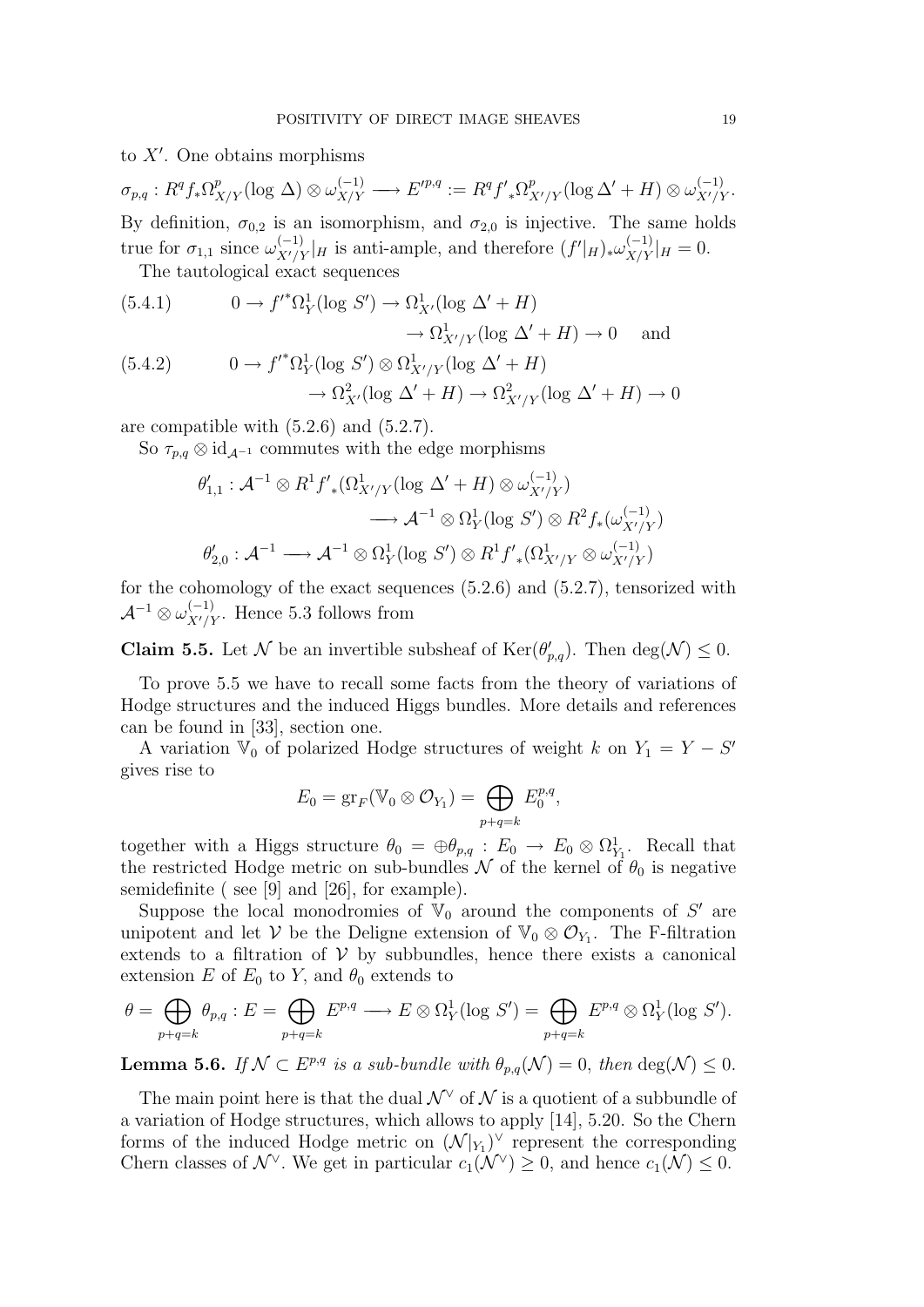Let  $g: Z \to Y$  be a surjective morphism between a projective *n*-dimensional manifold  $Z$  and a non-singular curve  $Y$ , both defined over the complex numbers. Let  $S' \subset Y$  be a divisor such that g is smooth outside of  $\Pi = g^{-1}(S')$ . We will assume Π to be a normal crossing divisor. The smooth projective morphism

$$
g_1: Z_1 = Z - \Pi \longrightarrow Y - S'
$$

obtained by restricting g gives rise to a polarized variation of Hodge structures  $\mathbb{V}_0 = R^k g_{1*} \mathbb{C}_{Z_1}.$ 

Using the notations introduced above we find

$$
E^{p,q} = R^q g_* \Omega^p_{Z/Y} (\log \Pi).
$$

The Kodaira Spencer maps  $\theta_{p,q}: E^{p,q} \to E^{p-1,q+1} \otimes \Omega_Y^1(\log S')$  are again the edge morphisms for tautological exact sequences, similar to the ones considered in (5.2.6) and (5.2.7). The local monodromies for  $\mathbb{V}_0 = R^k g_{1*} \mathbb{C}_{Z_1}$  are in general only quasi-unipotent, but following up, what happens under "unipotent reduction", one obtains:

**Proposition 5.7.** Let N be an invertible subsheaf of  $E^{p,q}$  with  $\theta_{p,q}(\mathcal{N}) = 0$ . Then deg( $\mathcal{N}$ ) < 0.

To prove 5.5 we choose  $Z$  to be the cyclic covering, obtained by taking the  $\mu \cdot \nu$ -th root out of the divisor H. Then the sheaves  $E'^{p,q}$  are subsheaves of eigenvectors for the action of  $\mathbb{Z}/\mu \cdot \nu$  on  $E^{p,q}$ , hence direct factors. Moreover,  $\theta_{p,q}$  respects the group action, and its restriction to  $E'^{p,q}$  coincides with  $\theta'_{p,q}$ . Hence 5.5 follows from 5.7.

**Remark 5.8.** For semistable families of curves of genus  $q \geq 2$  over  $Y = \mathbb{P}^1$ the bound  $s > 2$  in 5.1, a), is far from being optimal. Tan [29] has shown that f has at least five singular fibres. Using 3.7 and the methods from [3] or those employed in the proof of 1.4 one can reprove Tan's result under the additional assumption that  $X$  is a surface of general type.

**Exercise 5.9.** Let X be a surface, and let  $f: X \to \mathbb{P}^1$  be a surjective semistable morphism with connected fibres.

- a) Show that  $\kappa(X) \geq 0$  implies that f is non isotrivial.
- b) If  $X$  is a minimal surface of general type then show that  $f$  has at least 5 singular fibres.
- c) Try to generalize b) to arbitrary surfaces  $X$  of general type.

Hints: For b) and c): If  $\mathcal L$  is an invertible sheaf, nef and big, then  $f_*(\omega_{X/Y} \otimes \mathcal L)$ is ample (see 3.7).

For c): For a big invertible sheaf  $\mathcal L$  and a normal crossing divisor  $D$  a generalization of the Bogomolov-Sommese vanishing theorem says that

$$
H^0(X, \Omega^1_X(\log D) \otimes \mathcal{L}^{-1}) = 0.
$$

Solution. a) If f is isotrivial, there exists some finite covering  $\tau : Y' \to \mathbb{P}^1$ , such that the pullback  $X' = X \times_{\mathbb{P}^1} Y'$  is birational to  $Y' \times F$ . By 3.1  $\tau^* f_* \omega^{\nu}_{X/\mathbb{P}^1}$ is trivial, hence  $f_*\omega_{X/\mathbb{P}^1}^{\nu}$ , as well. So

$$
H^0(X,\omega_X^{\nu})=H^0(\mathbb{P}^1,\mathcal{O}_{\mathbb{P}^1}(-2\cdot\nu)\otimes f_*\omega_{X/\mathbb{P}^1}^{\nu})=0,
$$

for all  $\nu > 0$ .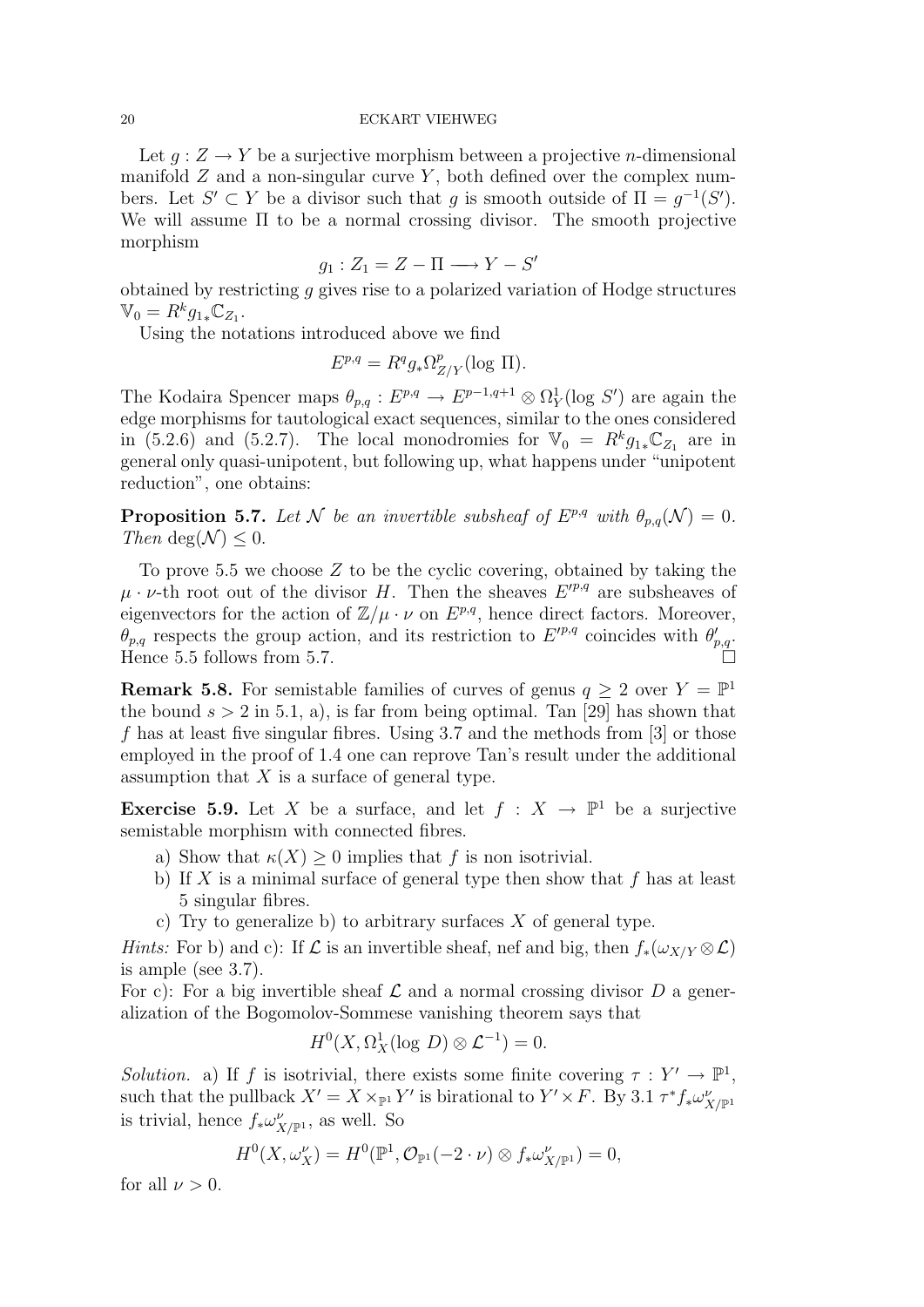For b) choose  $\mathcal{L} = \omega_X$ . By 3.7  $f_*(\omega_{X/\mathbb{P}^1} \otimes \mathcal{L}) = \mathcal{O}_{\mathbb{P}^1}(-2) \otimes f_*\omega_{X/\mathbb{P}^1}^2$  is ample, hence

$$
f_*\omega_{X/\mathbb{P}^1}^2=\bigoplus \mathcal{O}_{\mathbb{P}^1}(\nu_i)
$$

for  $\nu_i > 2$ . By part a) the dual of the Kodaira Spencer map

$$
\gamma^\vee: f_*\omega_{X/\mathbb{P}^1}^2 \longrightarrow \omega_{\mathbb{P}^1}(S)
$$

considered in the proof of 1.4 is non-trivial, hence  $-2 + s > 2$ .

If  $\sigma: X \to Z$  is the morphism to the minimal model, we choose in c)

$$
\mathcal{L} = \sigma^* \omega_Z = \omega_X(-E).
$$

As in b) one finds

$$
f_*\omega_{X/\mathbb{P}^1}^2(-E)=\bigoplus \mathcal{O}_{\mathbb{P}^1}(\nu_i)
$$

where  $\nu_i > 2$ . Again the dual of the Kodaira Spencer map  $\gamma^{\vee}$  is non-trivial, but in order to prove c) one has to show that  $f_*\omega^2_{X/\mathbb{P}^1}(-E)$  does not lie in the kernel of  $\gamma^{\vee}$ . Hence we consider a slightly different approach, closer to the one in [3]. Start again with the exact sequence

$$
0 \to f^*\Omega^1_{\mathbb{P}^1}(\log S) \to \Omega^1_X(\log \Delta) \to \Omega^1_{X/\mathbb{P}^1}(\log \Delta) \to 0.
$$

Tensorizing with  $\mathcal{L}^{-1} \otimes f^* \omega_{\mathbb{P}^1}$  one obtains

 $H^0(X, \Omega^1_X(\log \Delta) \otimes \mathcal{L}^{-1} \otimes f^* \omega_{\mathbb{P}^1}) \to H^0(X, \mathcal{O}_X(E)) \to H^1(X, f^* \omega_{\mathbb{P}^1}^2(S) \otimes \mathcal{L}^{-1}).$ Since  $\mathcal{L} \otimes f^* \omega_{\mathbb{P}^1}^{-1}$  is big, the first group is zero. Hence  $H^1(X, f^* \omega_{\mathbb{P}^1}^2(S) \otimes \mathcal{L}^{-1}) \neq$ 0. So the dual of  $f^*\omega_{\mathbb{P}^1}^2(S) \otimes \mathcal{L}^{-1}$  is not nef and big, which implies that the degree of  $\omega_{\mathbb{P}^1}^2(S)$  must be strictly positive, or that  $s > 4$ .

A similar argument, as the one used in c) seems to imply that for a semistable family of surfaces of general type, with  $\kappa(X) = 3$ , there are at least four singular fibres.

### 6. Moduli for Higher Dimensional Manifolds

As mentioned in the introduction, given a Hilbert polynomial  $h$ , one can construct a coarse quasi-projective moduli scheme  $M_h$ , parameterizing families of  $n = \deg(h)$  dimensional canonically polarized manifolds (see [32]). The same holds true for manifolds F with  $\omega_F$  semi-ample, if one considers pairs  $(F, \mathcal{L})$ , with  $\mathcal L$  a polarization. This implies in particular, that the constant e in 5.1 only depends on the Hilbert polynomial  $h$  and on  $\nu$ .

At present, there is no good compactification of  $M_h$ , i.e. no compactification as a moduli scheme of "stable varieties", except in the case of curves and surfaces of general type. Kollár and Shepherd-Barron [16] define stable surfaces, Alexeev [1] proves that the index of the singularities is bounded in terms of the coefficients of the Hilbert polynomial, which implies by [15] that  $M_h$  has a compactification  $\bar{M}_h$ , parameterizing families of stable surfaces (see also [32], section 9.6). Moreover, for  $\nu$  sufficiently large and divisible and for some  $p > 0$ there exists a very ample invertible sheaf  $\lambda_{\nu}^{(p)}$  on  $\bar{M}_h$  such that:

For  $f: \mathcal{X} \to Z$  a flat morphism of stable surfaces with Hilbert polynomial h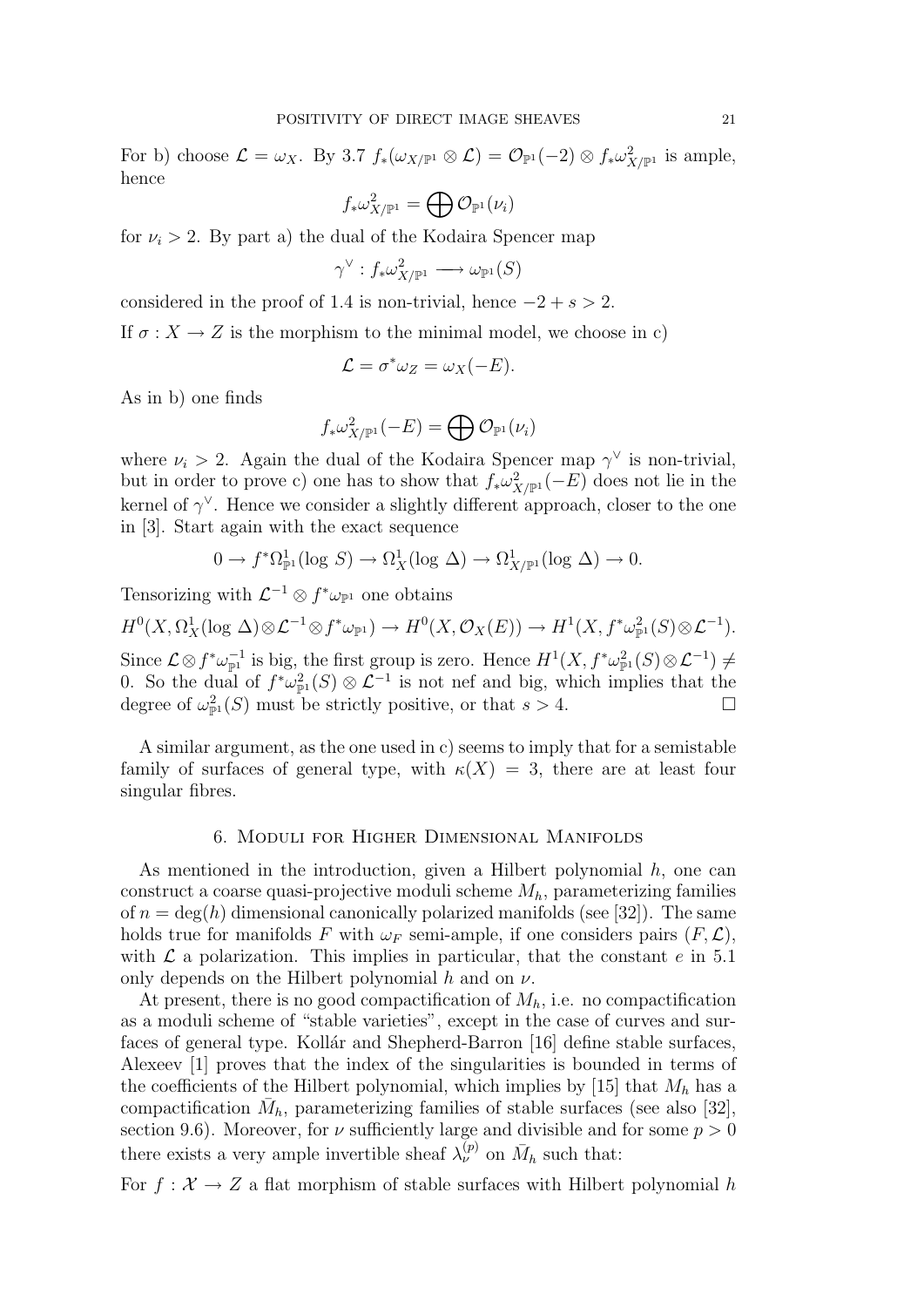and for the induced morphism  $\varphi: Z \to \bar{M}_h$ , the reflexive hull of  $\nu$ -th power of  $\omega_{\mathcal{X}/\mathcal{Z}}$  is invertible and

$$
\varphi^* \lambda_\nu^{(p)} = \det(f_* \omega_{\mathcal{X}/Z}^\nu)^p.
$$

A different construction of  $\bar{M}_h$  has been given by Karu in [10]. If one assumes that minimal models exist in dimension  $n + 1$ , his construction extends to families of *n*-dimensional canonically polarized minimal models.

Let us return to families of surfaces of general type over curves  $Y$ , and smooth over  $Y_0$ . One obtains the generalization of 2.5:

**Corollary 6.1.**  $f_0: X_0 \to Y_0$  be a smooth projective morphism, whose fibers are surfaces of general type with Hilbert polynomial h. Let  $\Phi: Y \to \bar{M}_h$  be the induced morphism. Then deg  $\Phi^* \lambda_{\nu}^{(p)}$  is bounded above by a constant, depending on  $h$ ,  $\nu$ ,  $g$  and  $s$ .

*Proof.* Choose a non-singular projective compactification  $X$  of  $X_0$  such that  $f_0$  extends to  $f: X \to Y$ . By 4.5 the degree of  $\det(f_* \omega^{\nu}_{X/Y})$  is smaller than a constant depending on h, v, g and s. There exists a finite covering  $\tau: Y' \to Y$ and  $f: X' \to Y' \in \overline{\mathcal{M}}_h(Y')$  which induces

$$
Y' \xrightarrow{\tau} Y \xrightarrow{\Phi} \bar{M}_h.
$$

We may assume, in addition, that f' has a semistable model  $f'' : X'' \to Y'$ , with  $X''$  non-singular. By the definition of stable surfaces in [16],

$$
f'_* \omega^{\nu}_{X'/Y'} = f''_* \omega^{\nu}_{X''/Y'}.
$$

3.1 gives an injective map  $f''_* \omega^{\nu}_{X''/Y'} \to \tau^* f_* \omega^{\nu}_{X/Y}$  which is an isomorphism over  $\tau^{-1}(Y_0)$ . Hence

$$
\deg \Phi^* \lambda_\nu^{(p)} = \frac{\deg (f'_* \omega^{\nu}_{X'/Y'})^p}{\deg \tau} \leq \deg (f_* \omega^{\nu}_{X/Y})^p
$$

is bounded, as well.  $\Box$ 

Let us denote by  $\mathbf{H} = \text{Hom}((Y, Y_0), (\bar{M}_h, M_h))$  the scheme parameterizing morphism  $\Phi: Y \to \bar{M}_h$  with  $\Phi(Y_0) \subset M_h$ . Since  $\lambda_{\nu}^{(p)}$  is ample, 6.1 implies (see [3]):

Corollary 6.2. Under the assumptions made in 6.1 there exists a subscheme  $T \subset H$ , of finite type over k, which contains all points  $[\Phi] \in H$ , induced by smooth morphisms  $f_0 : X_0 \to Y_0$  whose fibres are surfaces of general type with Hilbert polynomial h.

The way 2.6 was formulated, it does not refer to a compactification of  $M_h$ , and one may ask, in how far it generalizes to the higher dimensional case. In this situation, there is no hope for  $\Omega_Y^1(\log S)$  to be ample with respect to some open set and the rigidity  $(R)$  formulated in the introduction does not hold true.

As well known, there exist projective curves Y in  $M<sub>q</sub>$  and hence smooth non-isotrivial families  $f: \mathcal{C} \to Y$ . Choosing two such families, say  $f_i: \mathcal{C}_i \to Y_i$ , for  $i = 1, 2$ , and

$$
g = (f_1 \times f_2) : \mathcal{X} = \mathcal{C}_1 \times \mathcal{C}_2 \longrightarrow Z = Y_1 \times Y_2
$$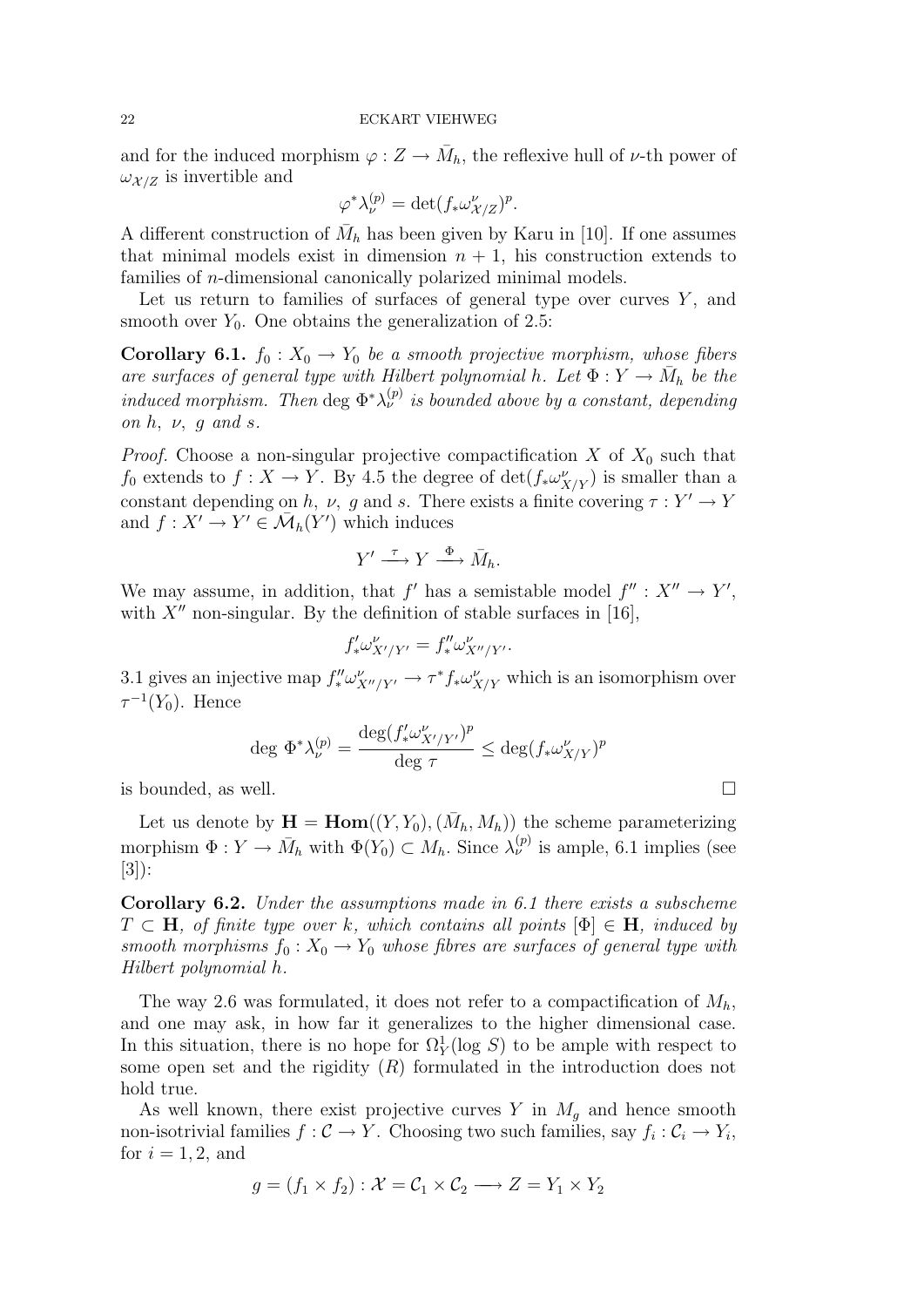one obtains a non-trivial deformation of  $C_1 \times f_2^{-1}(p) \to Y_1 \times \{p\}$ . Moreover,

$$
\Omega^1_Z=pr_1^*\Omega^1_{Y_1}\oplus pr_2^*\Omega^1_{Y_2}
$$

can not be ample over any non-empty open set.

**Problem 6.3.** Let  $M_h$  be the moduli scheme of canonically polarized manifolds with Hilbert polynomial  $h$ . Let  $Z$  be a projective manifold,  $S$  a normal crossing divisor and  $Z_0 = Z - S$ . Consider morphism  $\varphi_0 : Z_0 \to M_h$ , étale over its image, which is induced by a smooth family  $g_0 : \mathcal{X}_0 \to Z_0$ , which extends to  $g: \mathcal{X} \to Z$ , semistable over the general points of the components of S.

- a) Is  $\Omega_Z^1(\log S)$  weakly positive over  $Z_0$ ?
- b) Is det( $\Omega_Z^1(\log S)$ ) ample with respect to  $Z_0$  or with respect to some smaller non-empty subset?
- c) Are there conditions on  $\Omega_F^1$ , for a general fibre F of g, which imply that  $\Omega_Z^1(\log S)$  is ample with respect to some dense open subset  $U \subset Z_0$ ?

The assumption "etale over its image" is in fact not the right one. It is sufficient that the family  $f: V \to U$  induces an étale map to the moduli stack, or in down to earth terms, that the induced Kodaira Spencer map

$$
T_U \longrightarrow R^1 f_* T_{V/U}
$$

is injective and locally split.

a) and b) have been verified by Zuo [34], under the additional assumption that the local Torelli theorem holds true for the general fibre  $F$  of  $q$ . It seems that a) implies b), at least for families of surfaces of general type. This would reprove the results obtained by Kovács in [18] by different methods.

What c) is concerned, one could hope that " $\Omega_F^1$  ample" or " $\Omega_F^1$  ample with respect to some dense open subset  $V \subset F$ " is the right type of condition. At present, there are no results in this direction, even for surfaces of general type.

### **REFERENCES**

- [1] Alexeev, V.: Boundedness and  $K^2$  for log surfaces. Int. Journ. Math. 5 (1994)
- [2] Arakelov, A.: Families of algebraic curves with fixed deneracies. Math. U.S.S.R. Izv. 5 (1971) 1277 - 1302
- [3] Bedulev, E., Viehweg, E.: On the Shafarevich conjecture for surfaces of general type over function fields. preprint (1999), to appear in Invent. Math.
- [4] Caporaso, L,: On certain uniformity properties of curves over function fields. eprint AG9906156
- [5] Esnault, H. and Viehweg, E.: Effective bounds for semi positive sheaves and the height of points on curves over complex function fields. Compositio math. 76 (1990) 69–85
- [6] Esnault, H. and Viehweg, E.: Lectures on vanishing theorems. DMV Seminar 20 (1992) Birkhäuser, Basel Boston
- $[7]$  Fujita, T.: On Kähler fibre spaces over curves. J. Math. Soc. Japan 30 (1978) 779–794
- [8] Hartshorne, R.: Algebraic geometry. Graduate Texts in Math. 52 (1977) Springer, New York Heidelberg Berlin
- [9] Jost, J, Zuo, K.: Arakelov type inequalities for Hodge bundles over algebraic varieties, Part 1: Hodge bundles over algebraic curves. preprint (1999)
- [10] Karu, K.: Minimal models and boundedness of stable varieties. J. Alg. Geom. to appear.
- [11] Kawamata, Y.: Characterization of abelian varieties. Compositio math. 43 (1981) 253–276
- [12] Kawamata, Y.: Minimal models and the Kodaira dimension of algebraic fibre spaces. Journ. Reine Angew. Math. 363 (1985) 1–46